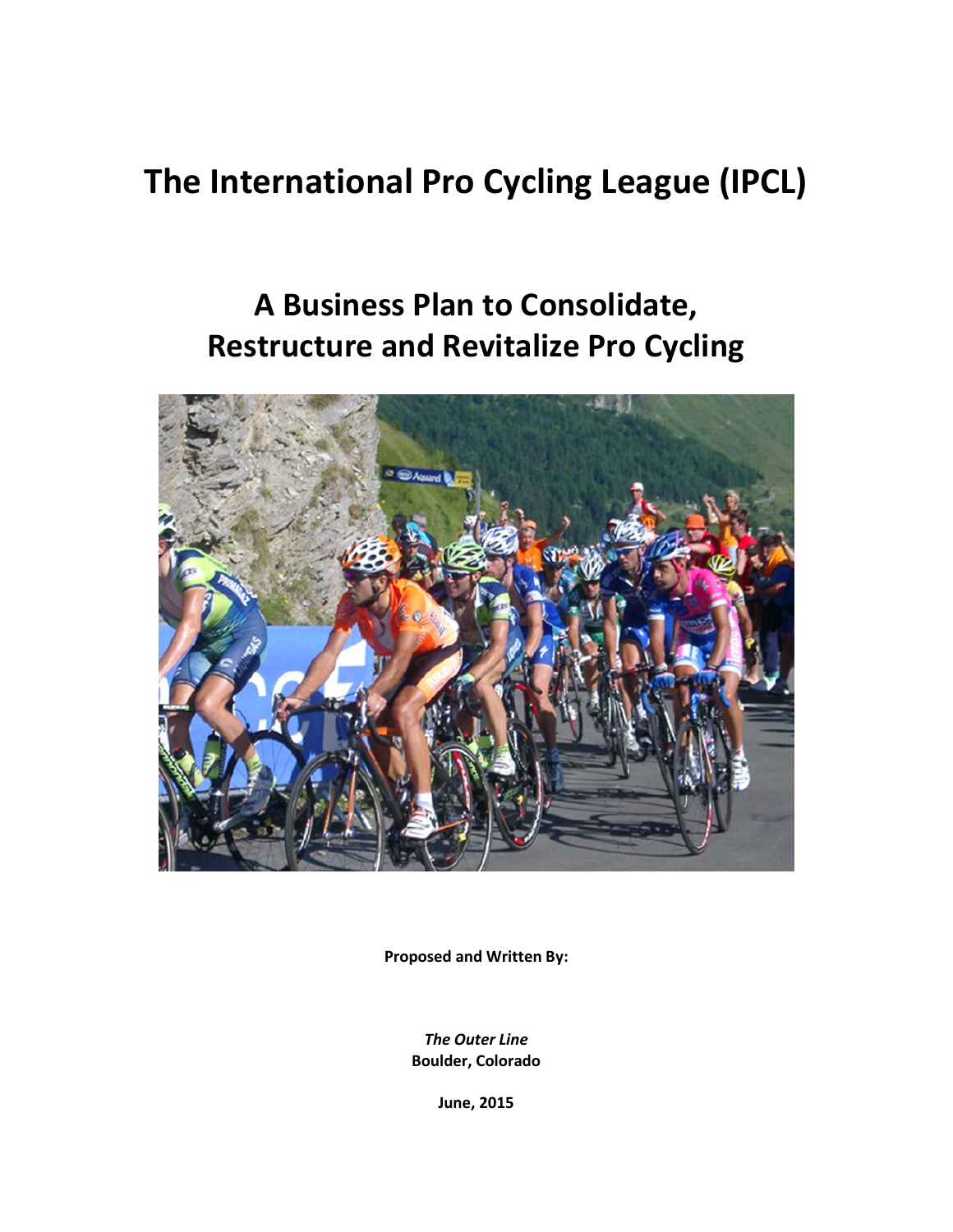# **The International Pro Cycling League (IPCL)**

## **A Business Plan to Consolidate, Restructure and Revitalize Pro Cycling**

- **I. Executive Summary**
- **II. Background – The Current Challenge**
- **III.** Looking Forward The Opportunity
- **IV. Specific Elements of the Plan**
	- 1. **Commit New Equity Capital to Acquire the ASO Cycling Properties**
	- 2. **Acquire RCS Sports Cycling Properties**
	- 3. **Implement a Transformative Tactical Plan**
		- a. **Address the Doping Issue**
		- b. **Build A New Global Sponsorship Model**
		- c. **Consolidate the Key Race Events**
		- d. **Restructure the Primary Calendar**
		- e. **Create a New Franchise League Structure**
		- f. **Place New Emphasis on Season-Long Team and Individual Champions**
		- g. **Exploit New Technologies to Create Greater Interest in the Sport**
		- h. **Aggregate Media Marketing Rights and Build New Revenue Sources**
		- i. **Build a New and Independent Sport**
- **V. Two-Year Tactical Plan and Chronology**
- **VI. Pro Forma Financial Forecast**
- **VII. Conclusion – Risks and Benefits**

#### **Appendices**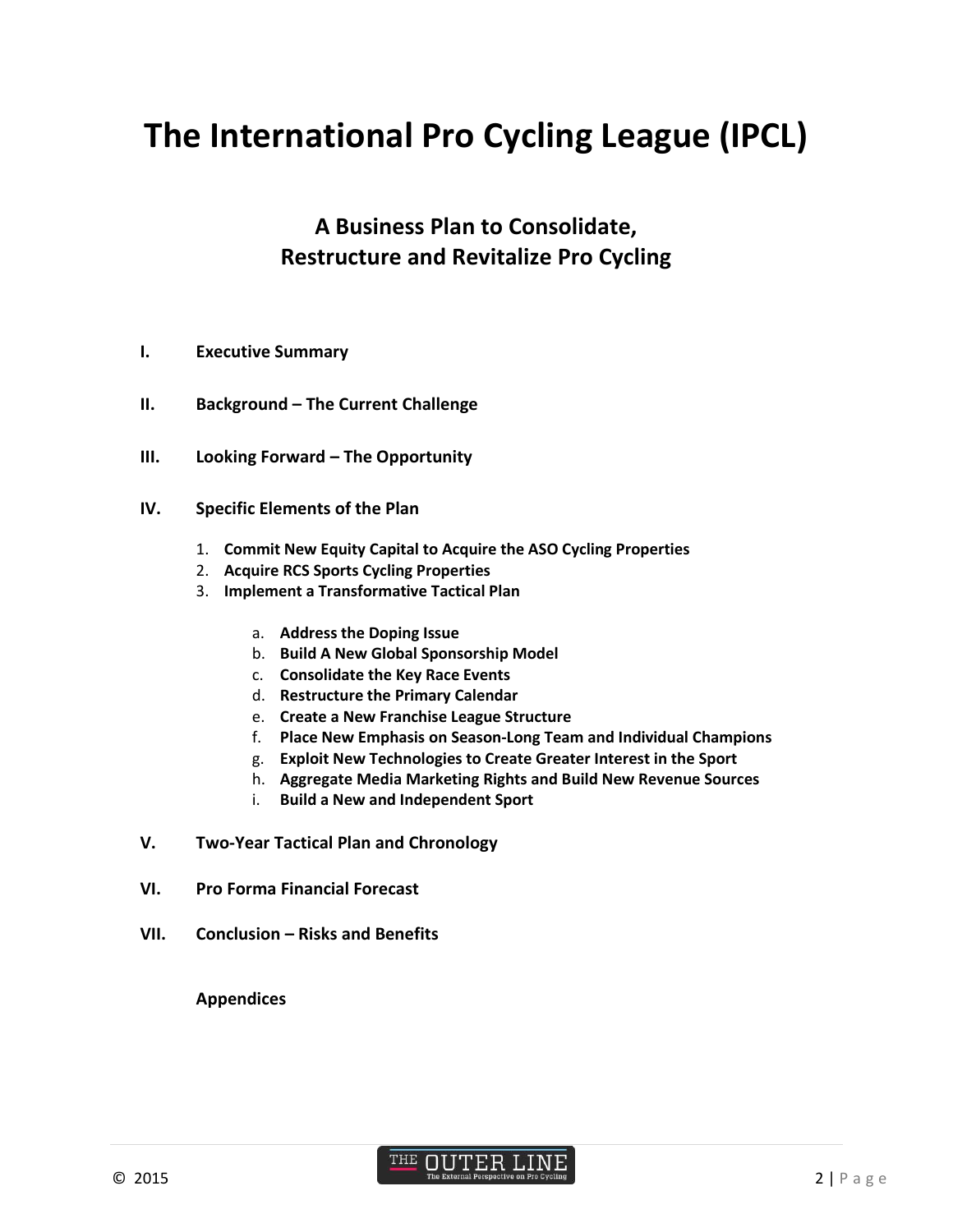# **The International Pro Cycling League (IPCL)**

### **A Business Plan to Consolidate, Restructure and Revitalize Pro Cycling**

### **I. Executive Summary:**

There is a tremendous opportunity to tap into the true entertainment and financial potential of men's professional cycling as a modern,  $21<sup>st</sup>$  Century sporting league. But first, the sport needs an injection of new ideas, new capital, and a transformative restructuring. As detailed in this Business Plan, the party which is able to help pro cycling complete this grand journey will not only revitalize a proud and beautiful sport, but will also stand to make a very attractive financial return on its investment.

Pro cycling has suffered from seemingly endless doping scandals which have tarnished its public reputation and simultaneously scared off fans and potential sponsors. The sport's lack of a powerful central organizing body has led to an uncoordinated and lengthy calendar, overlapping events, a constantly changing team structure, and a highly uncertain financial situation in which individual races and teams constantly compete against one another for limited sponsorship dollars. And although the sport is heavily reliant on commercial sponsorship for its financial stability, significant global sponsors have largely been absent, due both to the sport's tarnished reputation as well as its unsophisticated marketing approaches. Furthermore, pro cycling's disorganized and feudal business model has left it unable to negotiate consolidated media rights packages; hence the television revenues which have been so critical in the growth of many other professional sports have been very minimal in pro cycling. Finally, the business of pro cycling has been largely run by ex-cyclists, many of whom have little business acumen or training. Poor business decisions have often been made, and an entrenched management culture remains generally wary of any kind of significant change.

Yet the sport has maintained a resilient popularity despite all these challenges and shortcomings. It has been estimated that 3.5 billion people around the world watch parts of the Tour de France, making it the third most-watched sport in the world after soccer and the Olympics. And this international fan base could expand significantly if the sport was properly marketed and more widely televised. As proposed here, professional cycling could flourish, with a few significant structural changes and some experienced business executives to manage it – bringing much greater growth and profitability to teams, organizers and athletes. But until there is central ownership and control, and the economic incentive provided by greater media rights and revenues, the financial challenges of pro cycling will never be solved.

There is really only one organization in cycling with the sporting, financial and political power to enact such sweeping changes – the Amaury Sport Organisation (ASO) – a privately-owned French company which owns the Tour de France and many other key races. Unfortunately, the ASO has never seemed inclined to utilize its power and strategic platform to consolidate the sport and implement the sort of transformation envisioned here; by all indications, the ASO appears to prefer the status quo. Hence, this Plan proposes a series of bold reforms and lays out a number of specific steps by which a *new* investor could acquire the ASO cycling properties, combine them with the RCS Sport events and other top cycling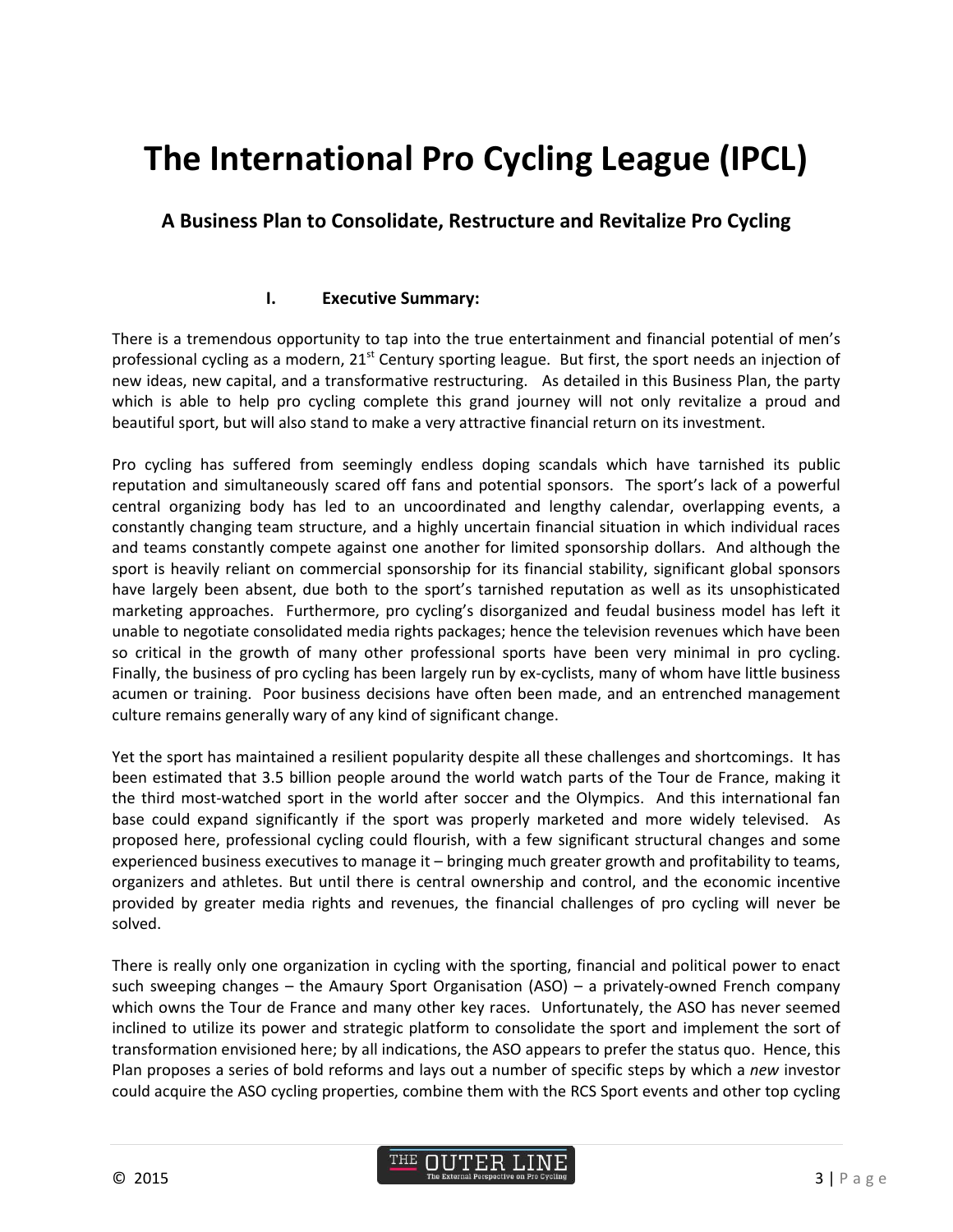properties, and then quickly consolidate the top level of the men's sport into a single privately-owned and controlled entity – tentatively named the International Professional Cycling League (IPCL).

Once established, the IPCL would finally be able to stabilize the financial challenges of pro cycling – by cleaning up the sport's image, making long-needed governance and competitive changes, attracting major global sponsors back into the sport, and consolidating the marketing and distribution of the sport. More specifically, over an initial two-year period, the IPCL would undertake the following key tactical steps:

- Devise a professional certification model and ethics training program to fundamentally address the doping issue in pro cycling
- Build a new global sponsorship model with exclusive rights, targeted at major companies in selected markets
- Restructure the competitive race calendar into a coherent, 7-month schedule of approximately 20 key events – boosting the "scarcity value" of the sport by focusing on fewer but more important events raced by a smaller number of more elite athletes
- Create a new franchise-based league structure comprised of 14 top-level professional teams that would gradually build more of a regional fan base
- Refocus the competitive goals of the pro calendar, and offer significant prize money to shift the fan focus to season-long team and individual championships
- Exploit new technologies to generate more engaging, fan-friendly television content, and to help reduce the current high costs of TV production
- Aggregate the new league's television and media marketing rights to create a quickly growing and more sustainable base of revenue, and help the sport grow more quickly.

In short, the IPCL would build an independent, self-governing and more economically-sustainable premier league sport, with a more diverse and growing fan base. It would take what has too often been a negative and downwards spiral in pro cycling, and transform it into a positive and self-reinforcing upwards trajectory of growth and profitability.

Because all of the major events and teams in professional cycling are privately owned, there is virtually no publicly-available financial information for the sport. However, based upon the available research and discussions with existing and previous race organizers and industry executives, this plan contains a set of financial assumptions and sets forth a financial forecast for the IPCL opportunity. Based upon a simple ten-year financial model, it is estimated that the IPCL opportunity can yield to the new investor an attractive 19% internal rate of return, with a net present value of \$66 million, even when discounted at a risk-averse rate of 15%. Although this plan's financial forecasts are necessarily somewhat imprecise, there is little doubt that this opportunity to transform professional cycling, if implemented correctly, can offer investors a very attractive rate of return. (The ASO could obviously implement this type of plan itself at far lower cost, if it chose to do so.) And finally, in addition to the purely financial opportunity, the changes envisioned in this plan will help to clean up the public image and restore the historical legacy of professional cycling, and lead to a stronger, more competitive and more exciting sport in the future.

As in any business endeavor, there are also risks involved. The cost to acquire various race events could be higher, projected TV and sponsorship revenues might not accelerate as quickly as projected, or it might take longer to correct the anti-doping problems in the sport, which could delay the attraction of major global sponsors. Riders and teams may object to the smaller number of initial teams, and some

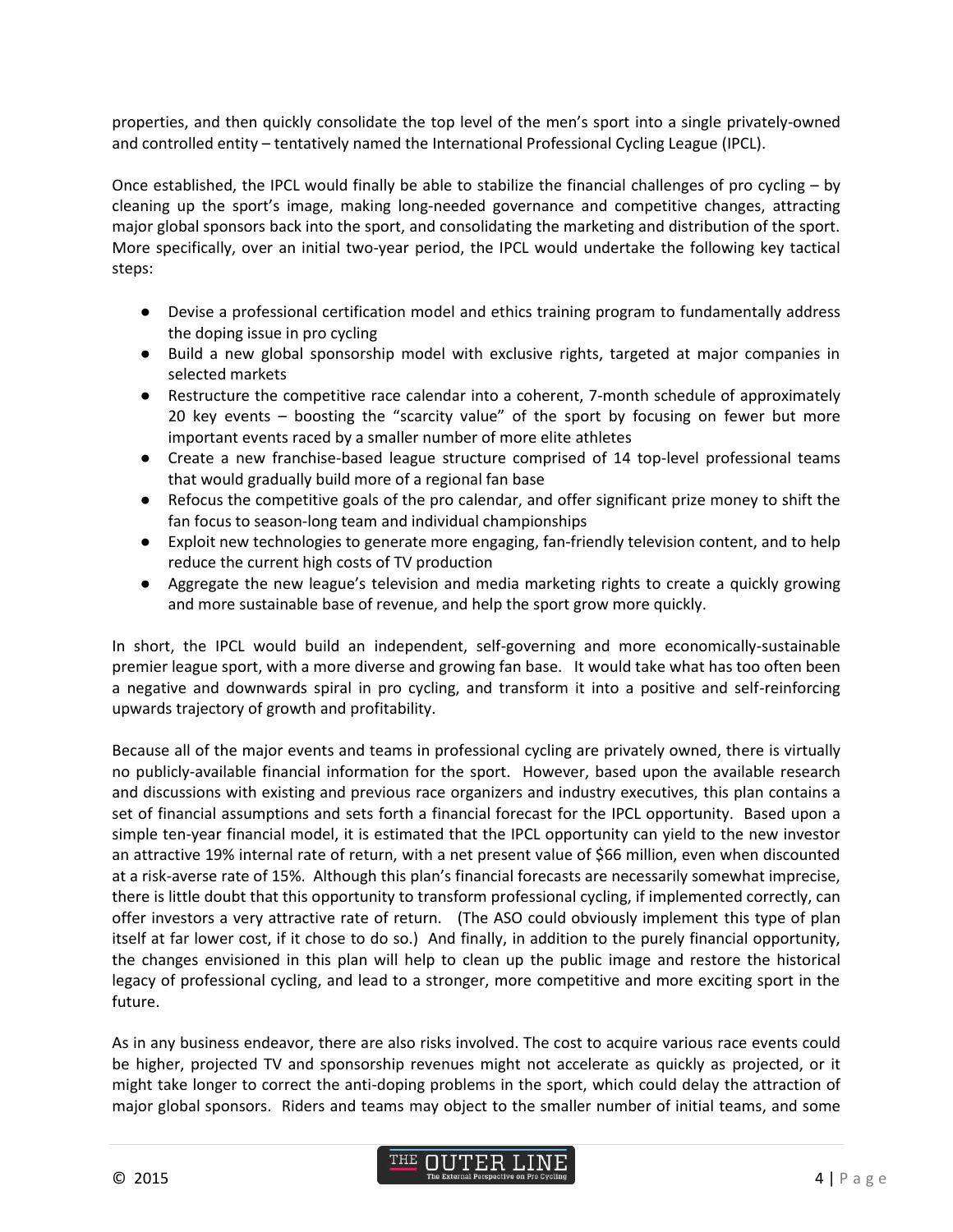race organizers will object to the shortened calendar. Virtually everyone in the sport will find something not to like about this plan, because it significantly reshapes nearly all of cycling's long-held traditions and conventions. But the IPCL should not let these concerns distract it from the more fundamental business direction, and should hold to the conviction that the overall sport will be much better positioned in the future once these proposed changes are actually made.

There are also political risks. The Tour de France is a major cultural institution in France. There may be some concern that in one way or another, the government of France might somehow act to discourage any sale of the ASO assets. There may also be a concern that a sale of the ASO properties could jeopardize certain informal operating synergies or certain types of "hidden subsidies" – like discounted charges for the national police force for course marshaling and crowd control, and for the use of public roads, which might not carry over to any non-ASO business entity. However, changing ownership would not necessarily imply a major financial impact in terms of these types of qualitative attributes; it would be in all parties' interests to continue those relationships.

Assuming that these risks can be managed, this Business Plan demonstrates that there are potentially huge opportunities inherent in this consolidation strategy. Pro cycling is a popular sport which is still stuck in the mid-20<sup>th</sup> century, but there is a great potential to quickly pull it into the 21<sup>st</sup> century. Diehard fans have always been there, but a new, more interesting, better marketed and more widely televised sport could bring in millions and millions of new cycling fans – and proportionately increase the sponsorship interest, financial stability, and general upside of the overall sport. A more coordinated and tightly-managed professional racing league, under the control of a single entity, can revitalize the competitive nature of the sport *and* make it considerably richer and more economically sustainable than it is today. If the ASO is not willing to implement this type of plan, then some other party must seize this opportunity now.

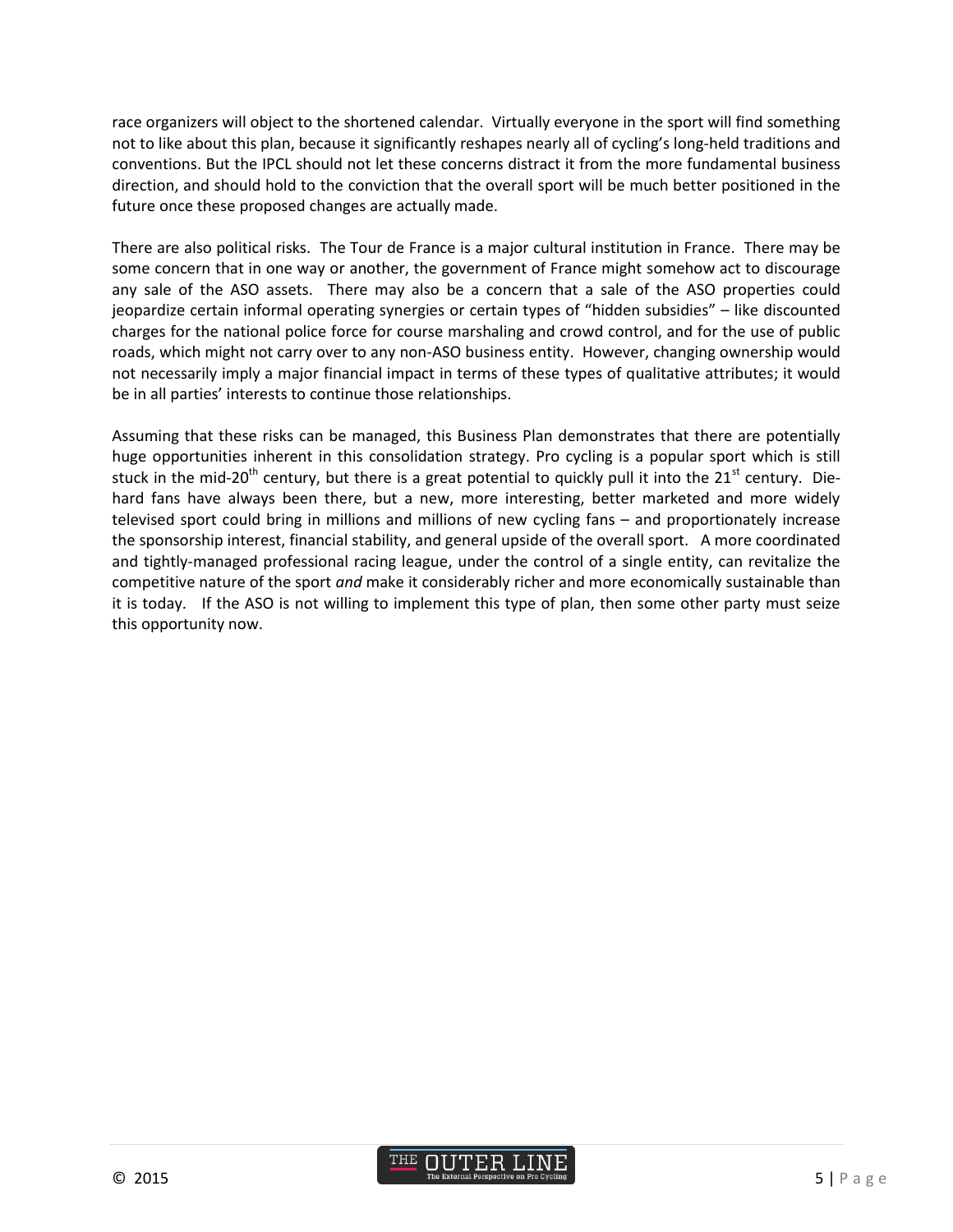### **II. Background – The Current Challenge:**

Professional cycling has been mismanaged and has had a poor public image for many years. Doping has been rampant, team managers and race organizers have been locked in a feudal and unproductive relationship, and corruption has even been alleged at the highest levels of the sport's governing agency. Although the sport arguably does a better job at policing its athletes than many other sports (where stronger athlete unions have resisted stringent drug testing, and therefore fewer athletes have tested positive) cycling is still widely viewed as an ethically challenged sport.

This poor public image has made it universally difficult to attract and retain sponsors, especially the kinds of major global sponsors which form the financial underpinning of many other Olympic and professional sports. This is doubly problematic in cycling, because the game is "played on the road" without the benefit of a stadium, and hence the sport can collect essentially no ticket or "gate" revenue. In other words, the sport is almost 100% dependent upon sponsorship and limited TV revenues for its financial livelihood; yet, it has done a poor job of attracting and retaining sponsors and promoting the value of its media rights.

Pro cycling has historically been characterized by a rather feudal nature – in terms of the athletic competition itself, as well as how the sport has historically been controlled and managed. On the road, riders from rival teams often form a breakaway and then work together, despite the fact that they are competitors, in order for the breakaway to be successful – an alliance of circumstance. But as they approach the finish line, this alliance ultimately breaks down and each person starts to ride for himself. On the larger scale, teams and events within the sport also tend to operate in a similar manner; they depend on each other to a certain extent, but this cooperation goes only so far. All parties tend to be continually suspicious of the ultimate motives of the others. This antiquated and feudal system of operation cries out for a more centralized form of governance.

All of these historical circumstances have created a very uncertain and continuously fragile financial environment in the sport; no participant in pro cycling can ever be confident about their future, and this leads to all manner of insidious pressures. To name just a few: top level pro teams and their sponsors come and go almost every year, riders switch teams with regularity hoping to protect their futures, and many race events teeter on the edge of financial collapse. In short, the environment breeds a shortterm attitude and self-preservation ethic which creates adverse incentives for all the key players. This concern about financial survival and sense of desperation is often cited as an underlying driver of the doping crisis which the sport has experienced over the past 20 years. The sport has been trapped in this type of negative spiral for years.

There are more than a thousand professional-level bike races each year around the world – almost all of them owned and organized by different parties – private companies, families, cities or regional governments. Many European races were long ago timed to coincide with local festivals or carnivals, rather than any sort of international race calendar. Although there is a nominal organization of race organizers, there is little coordination among these different parties, each with their own economic, political or cultural objectives, and only a few race organizers actually make a good profit on their events.

Pro cycling's calendar is outdated and uncoordinated, often with overlapping events going on at the same time in different parts of the world. At almost ten months in duration, the season is very long -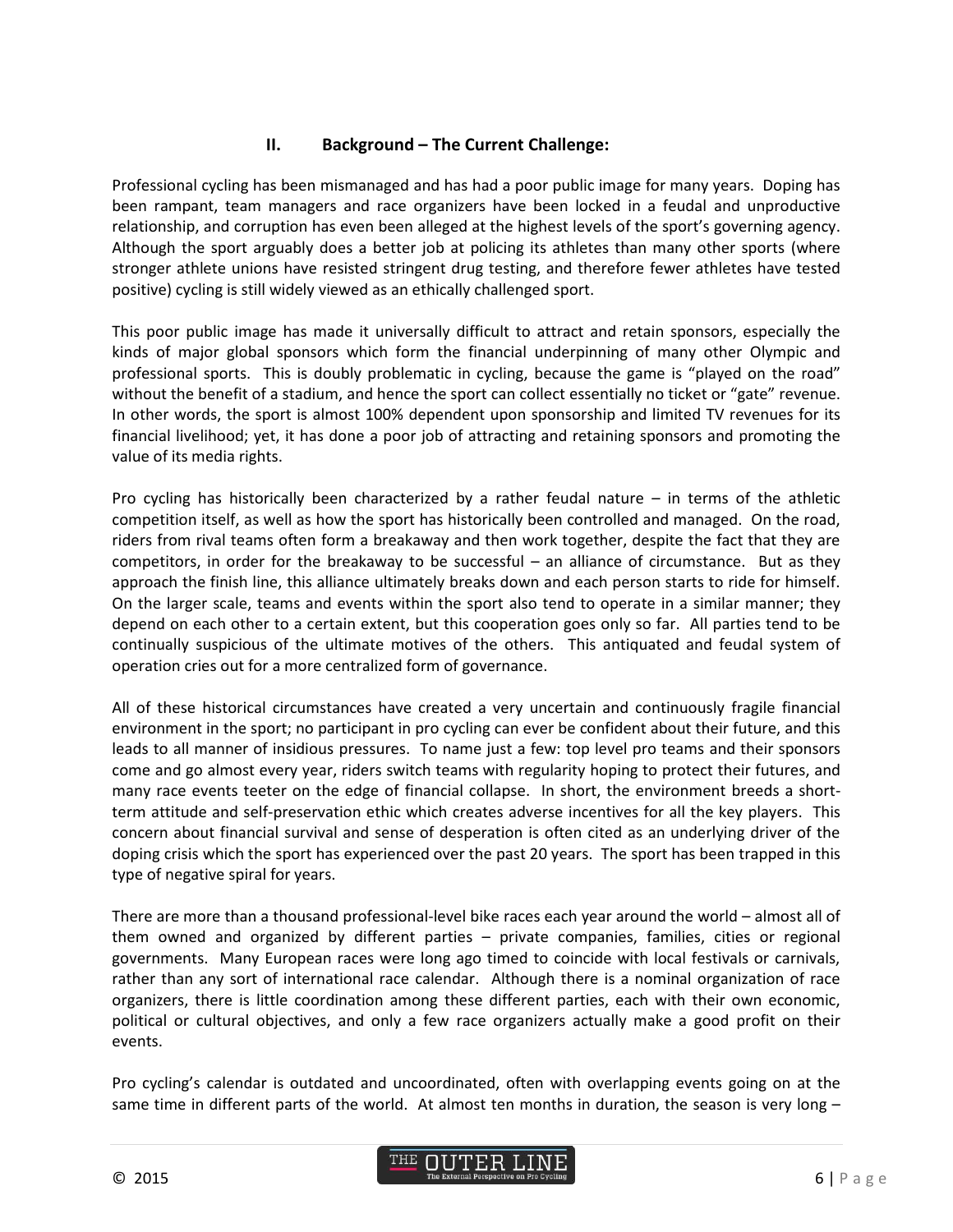longer than most other pro sports. While cycling fans may enjoy the fact that there are almost always racing events going on, the lengthy season stretches the economic capabilities of most teams, and many riders complain of the excessive physical demands put on them, particularly in the three-week-long Grand Tours. And all of these pressures and demands can again incentivize athletes to survive by resorting to doping.

Pro cycling has not done a good job of making the sport as exciting as possible for its fan base. There is no logical build-up or progression of competitive events through the course of the season, as is typical in most other sports; cycling instead resembles a series of random events throughout the year, some important or popular, and some less so. The current WorldTour calendar begins with an isolated event in January and ends with a whimper in October. All but the most hard-core fans tune in only for the major events – the Tour de France, the other Grand Tours and the so-called Classics – which mostly occur between April and September.

In addition, cycling has not done a good job at utilizing various new technologies – like live on-board cameras and power meters, "mic'ed-up" riders, or GPS units to track the position and times of individual racers – to add "in-the-race" appeal and make the televised sport more exciting. It has even been resistant to technological improvements in the bicycle itself. Other sports, like NASCAR motor racing, have exploited new technological advances for many years to make their sport more compelling for the viewer; cycling has largely ignored them. Cycling is very expensive to broadcast live, but there are also new technologies evolving, like cell-phone video production and transmission, which may drastically reduce the cost of television coverage. The sport has often been indifferent or slow to consider change, and it must begin to more aggressively investigate and embrace a range of new technologies.

The international governing body, the Union Cycliste Internationale (UCI), has a charter which is far too broad; its management style has been opaque and its oversight is fraught with potential conflicts of interest. Because it oversees such a wide variety of individual disciplines – eight different sports, from the top professional level right down to the local amateur level – it is virtually impossible for the UCI to spend the time and focus needed on professional road racing. Furthermore, as both regulator and promoter of the sport, one part of the organization is often in conflict with another. With respect to men's pro road racing, the UCI should no longer be trying to act as both an International Federation and a sports league. As the independently-owned International Professional Cycling League (IPCL) is formed and implemented, it would no longer be under the oversight and direct control of the UCI – although the two entities would continue to work together on broader development projects.

In summary, cycling has been a troubled and mismanaged sport for many years, and as a result it has generally been undersold, under-followed and poorly distributed across the worldwide sports market. However, despite all of these challenges, cycling has maintained a unique historical legacy, particularly in Western Europe, with a dedicated and growing fan base in many other parts of the world – North and South America, Australia, South Africa, the Phillippines, and other parts of Asia. As discussed in the next section, if properly consolidated, modernized and marketed, the sport of pro cycling has a huge opportunity to rapidly expand its revenue base, its fan following, and its overall future growth and vitality. In turn, there is a significant financial opportunity for an investor willing to back and finance the consolidation and reorganization plan discussed below.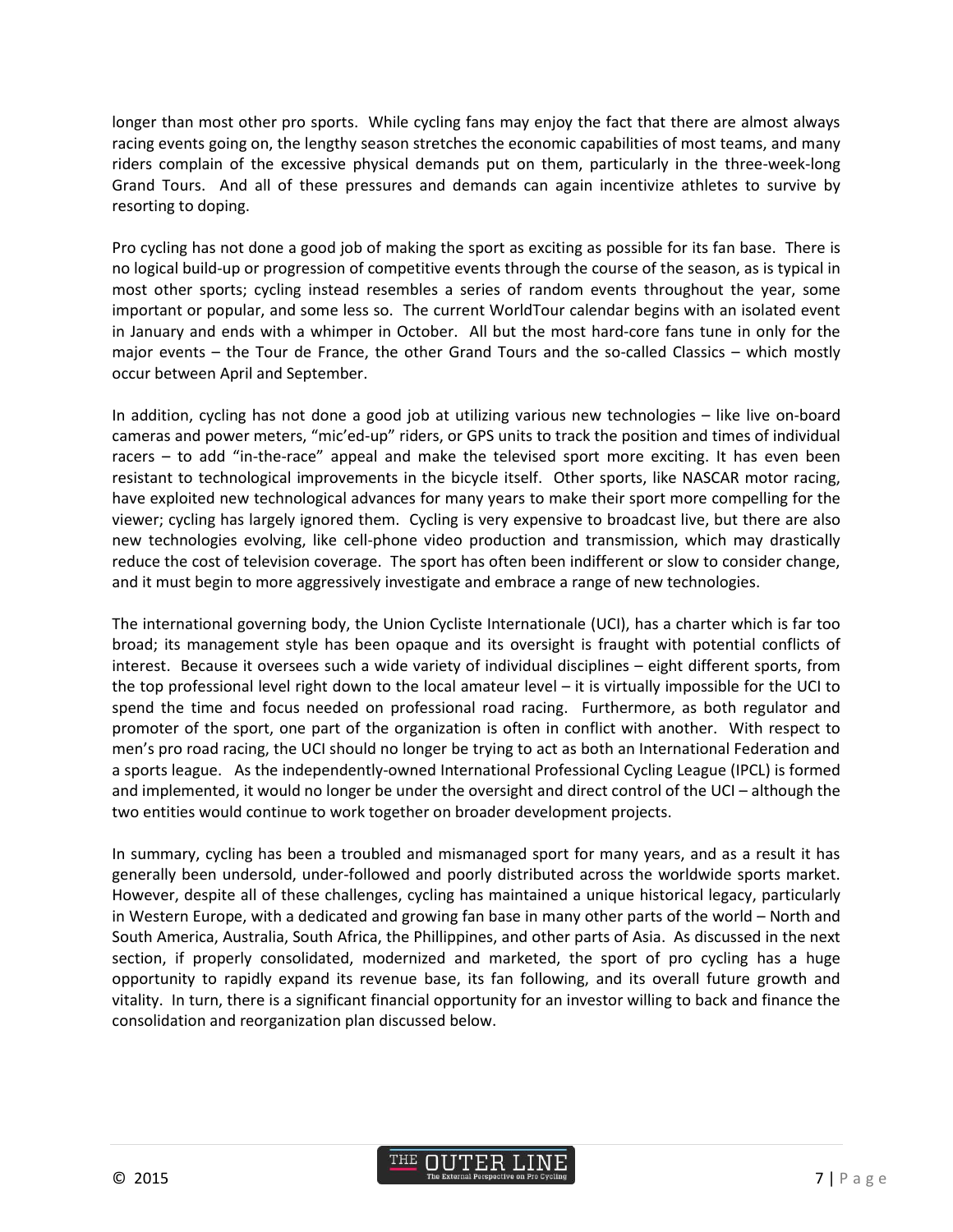#### **III.** Looking Forward – The Opportunity:

Pro cycling has many under-recognized and high-potential attributes in today's commercial television and entertainment marketplace, despite its problems and historical challenges. It is a healthy, green and colorful sport, and it has a dedicated and passionate fan base. In its historical Western European hotbed, pro cycling has tended to attract more of a working-class audience, but in many other parts of the world, like the U.S. and Australia, cycling attracts a more highly educated and higher income-level audience than almost any other sport. These are exactly the kinds of values that many global companies in the healthcare, food, travel, technology, sporting goods and other "lifestyle" industries are trying to promote. The pro cycling audience and demographic represents precisely the kinds of people with whom these companies are trying to build marketing relationships.

Hence, there is a huge and untapped financial, sponsorship, sporting and entertainment opportunity for a new investor to consolidate the primary events of the sport into a new professional league – the IPCL. The IPCL could capitalize on the opportunity to unify the leadership and management skills of key events, maximizing talent while slashing operating costs, enhancing the television potential, and focusing on just the one single discipline of professional men's road racing.

Beyond the potential financial returns, the creation of the IPCL presents a great opportunity to clean up the sport, identify and attract new sponsors, exploit new technologies, and manage pro cycling towards a more robust and rapidly growing sport in the future. With a single private entity in charge of the sport, there will also be an immediate opportunity to modernize the structure and reorganize the calendar of the sport. Most importantly, with a consolidated ownership of the sport, there will be a much greater opportunity to aggregate TV rights and negotiate stronger media coverage and distribution packages – thereby growing the fan base with broader and more compelling coverage, and providing the sport with a substantial additional revenue source which it has never enjoyed in the past.

The potential market for this type of enhanced sporting league is huge. As a "premier" professional league, there would be virtually no competition from any other cycling entities at this top level of pro racing; the opportunity to rationalize the calendar and improve the structure of the sport is immense; and there are extensive duplicative costs that can be taken out of the system. It is a business and entertainment opportunity which has long been staring the sport in the face, but which neither ASO nor any other party has yet stepped up to exploit  $-$  indeed one which no entity other than the new investment group proposed here (hereafter referred to as "Newco") even has the potential to exploit. Neither the current Velon organization of pro teams – nor any of the other "break-away" leagues that have been proposed in the past – really has had the strength to effectively address this opportunity, or force this sort of transformative change. As proposed herein, Newco would be the only entity with the industry know-how, and the financial and political strength to truly be able to execute this sort of consolidation, reorganization and modernization.

The following sections detail exactly how this business plan can be set in motion and realized. (One clear historical model for exactly this sort of reorganization and consolidation challenge is provided by the example of Bernie Ecclestone's 1980s control, consolidation and growth of the Formula 1 racing sport. Ecclestone effectively promoted his new league, drove up the value of the media rights, and then shared the financial proceeds with the individual teams to grow F1 into the sporting and entertainment behemoth that it is today. This is a relevant and instructive case study which should be carefully examined by Newco and its investors prior to the implementation of this plan.)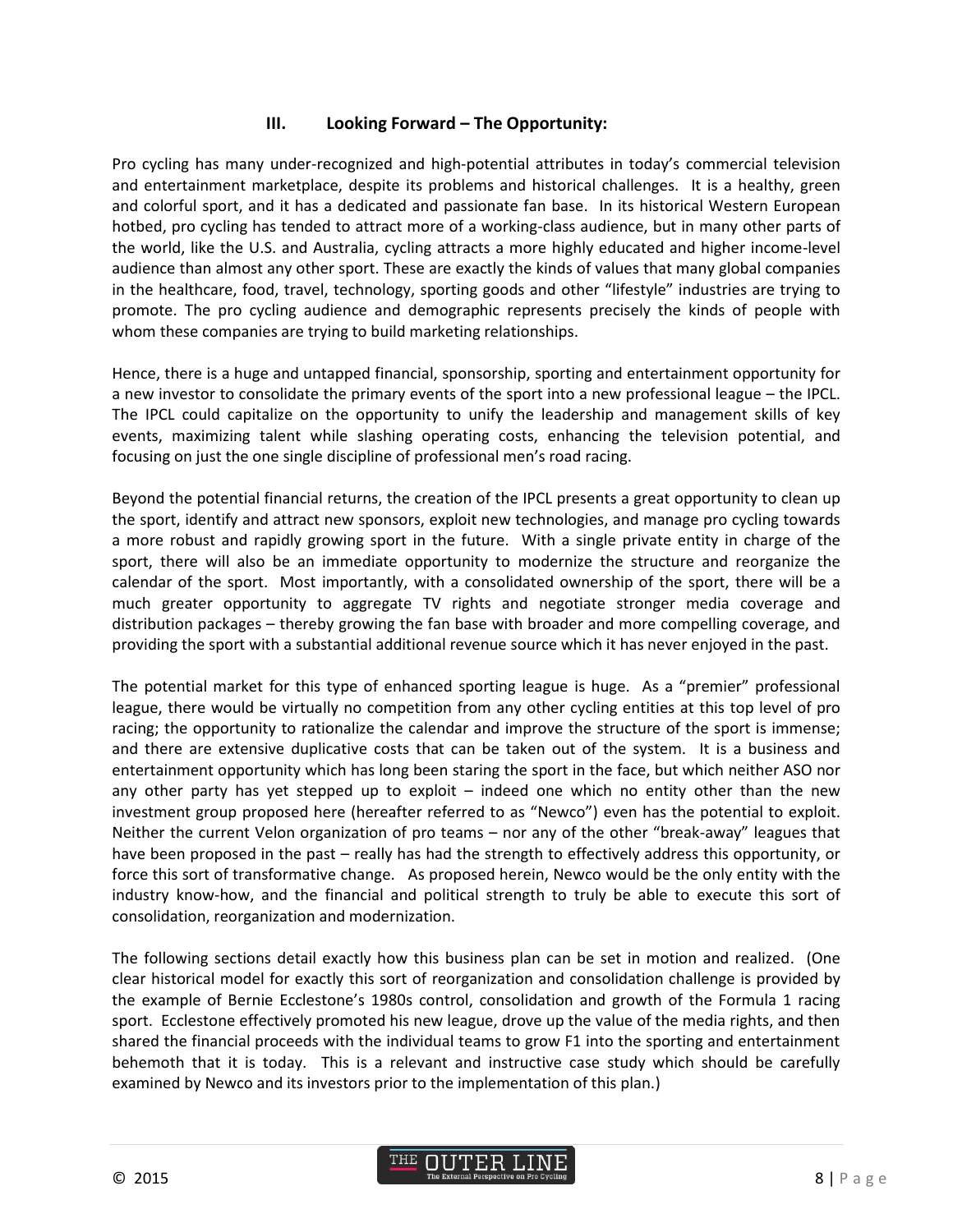### **IV. Specific Elements of the Plan:**

Transformative change is not something to be approached slowly or timidly. In order for this reorganization and modernization plan to succeed, and for the IPCL to be operational in the next few years, the new investment group must move rapidly and decisively on a multi-faceted, simultaneoustrack strategy to address pro cycling's key challenges. A tactical plan is briefly discussed in this section, and the key component tasks are graphically summarized in the chronological time and task chart shown in Figure 2.

**1. Commit New Equity Capital to Acquire the ASO Cycling Properties**: As mentioned, ASO is the one party strategically positioned to implement just this sort of transformative plan. Unfortunately however, by all reports the ASO seems content to maintain and protect its current position as a "big fish in a small pond." Rather than seeking to grow not only the overall sport, but also its own revenue and profit potential by virtue of a larger and more thriving sport, ASO has elected to maintain the status quo. Hence, this model assumes that a third party – referred to herein as Newco – must first acquire the ASO assets and then implement the other aspects of this plan.

As detailed in the accompanying financial model below, this proposed Newco must be prepared to commit a significant amount of equity capital (or tap its borrowing facilities) to provide the acquisition and start-up capital necessary to acquire ASO, consolidate the major race events, and then create the IPCL. Although frequently debated in the past, the purchase of ASO's cycling properties, including the Tour de France, by a better-funded, more aggressive and more innovative third party may not be as difficult or far-fetched as some have assumed.

According to multiple sources, the ASO parent company – called Editions Philippe Amaury (usually referred to as Groupe Amaury), long a major force in French publishing – hired investment bankers to seek buyers for most of the company's assets as recently as 2012, although no deal was reached at that time. Various investment groups, including a large American sports marketing agency and a large European private equity firm have been linked with specific offers to acquire the ASO cycling properties in the past. Other international sports/entertainment companies are rumored to be interested currently.

The concept of a new owner stepping in to acquire ASO's cycling assets is certainly not unthinkable, as it might have been in the past. Foreign investors now own many symbolic European and American sports teams and events; Middle Eastern royalty and sovereign wealth funds have acquired iconic European football teams like Paris St. Germain and Manchester City, Russian oligarchs own the NBA Brooklyn Nets and the Chelsea Football Club, while private American families now own the storied English football clubs Manchester United and Arsenal. In sports, money no longer knows any international boundaries. Although the Amaury family keeps a very private profile, anecdotal evidence here suggests that the right buyer with the right valuation might be welcomed by the aging family matron Marie-Odile Amaury (who assumed control of the Amaury empire after the death of her husband, Philippe, in 2006) and her two children, Jean-Etienne and Aurore.

The market value of the ASO cycling events has frequently been debated in the past, and there are no good comparable properties or transactions to study. However, there is at least one recent and verifiable data point which suggests that ASO's cycling properties might be

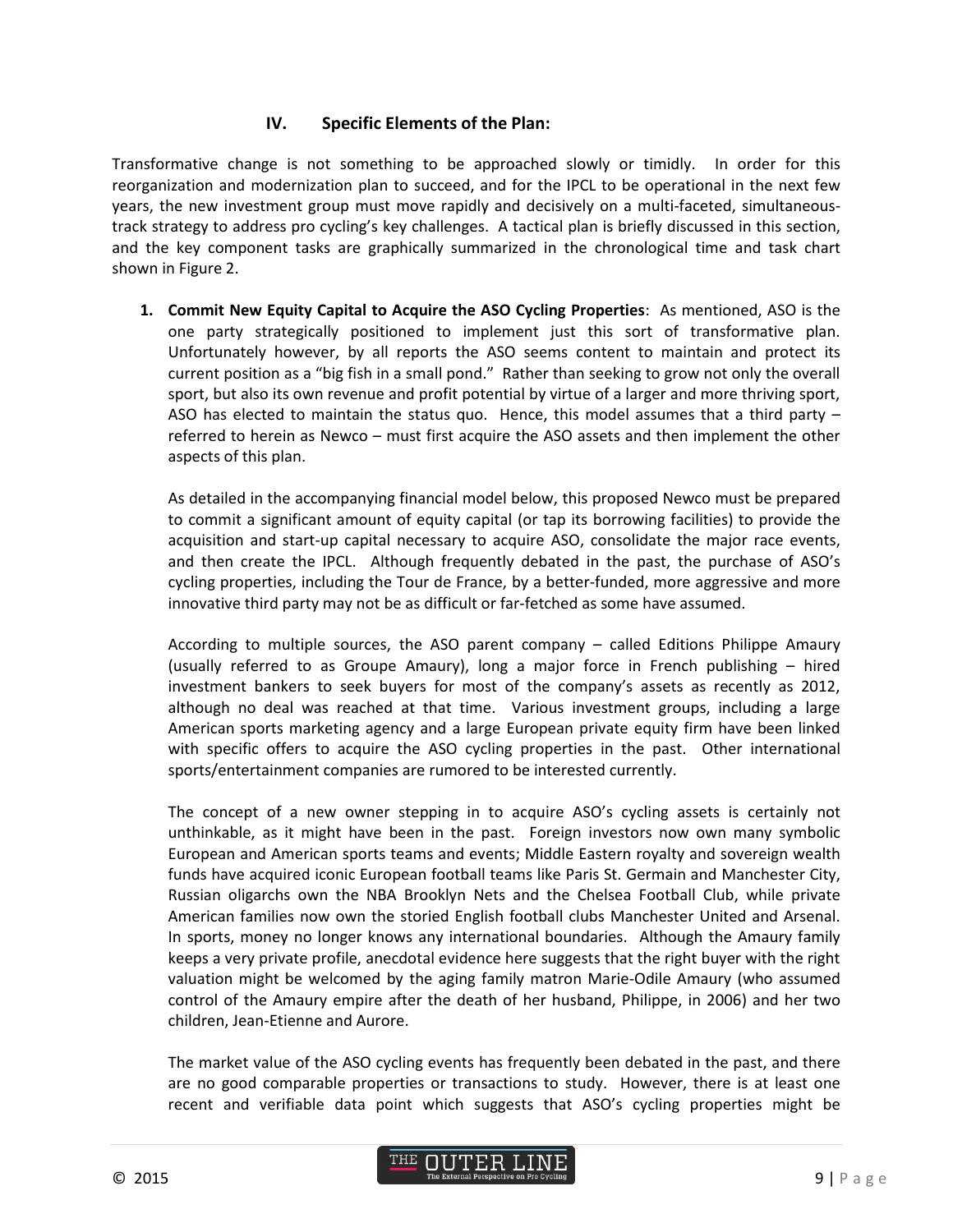acquirable at a reasonably affordable price. The rival French publishing firm Lagardere recently sold its 25% interest in the *parent* Groupe Amaury company for just €91 million, putting a value on the *total* company of €364 million. Although the Lagardere deal involved a heavilydiscounted minority interest, and although the sale may have been driven by unrelated shareholder pressures at Lagardere, it nevertheless provides at least one rough precedent for a valuation of the overall Groupe Amaury business.

In attempting to roughly estimate the value of the ASO cycling properties, it is important to keep in mind two critical facts: (a) the parent group has estimated revenues in the €700 million range and owns numerous other media assets (including the leading French newspapers *L'Equipe* and *Le Parisien*) in addition to its ASO sports subsidiary; and (b) the sports subsidiary ASO, with current reported revenues in the  $\epsilon$ 180 million range, owns not only cycling events, but also the Dakar Rally and other motorsports events, the Paris marathon, golf, sailing and various other sports properties. Because the company is private, no one knows the exact breakdown of the individual businesses, but it has been estimated that the cycling properties represent only a little over half of the ASO subsidiary revenues – implying that cycling would comprise just one-eighth or so of total company revenues.

If the cycling properties represent only around one-eighth of the overall company revenues, then the valuation implied by the Lagardere transaction on a percentage revenue basis would be miniscule – something on the order of  $\epsilon$ 50 million. However, as mentioned, the Lagardere transaction was undoubtedly conducted under shareholder pressure and at a strong discount. And the ASO cycling properties would obviously command a strong premium for other reasons. First, the cycling properties are likely far more profitable than the publishing properties, and would therefore represent a higher percentage of the overall value of the total company. But more critically, the Tour de France is clearly a crown jewel – a one-of-a-kind iconic and cultural asset, not simply a financial asset – and hence the likely market valuation of the ASO cycling properties would be much higher than an analysis based on the Lagardere transaction might suggest.

Although the exact financial figures for the different units is unknown, we assume first that the greater relative profitability of the cycling properties would imply that they are worth at least twice the amount predicted on a percentage revenue basis, or €100 million. Furthermore, given the discounted nature of the Lagardere transaction and the iconic value ascribed to the key ASO property, we assume that the ASO cycling properties would be worth at least an additional two to three times that value – or something in the €200 million to €300 million range. Ultimately, this valuation figure cannot be known, but in the financial analysis below, we make the assumption that acquisition cost of the ASO cycling assets would be €300 million or \$330 million. Even if the acquisition number is larger than this, the investment opportunity here is still attractive, as demonstrated in the financial model below. Furthermore, this sort of up-front investment is easily within the reach of numerous private groups which might be interested in advancing the state of pro cycling.

**2. Acquire RCS Sports Cycling Properties**: Following an arrangement to acquire the ASO cycling properties, Newco would then attempt to acquire the RCS Sport Italian cycling events. Given the many documented financial and political struggles which RCS Sport has experienced during the last three years, it appears possible that it would consider parting with these sporting assets; indeed, there have been recent rumors that such a combination was already under private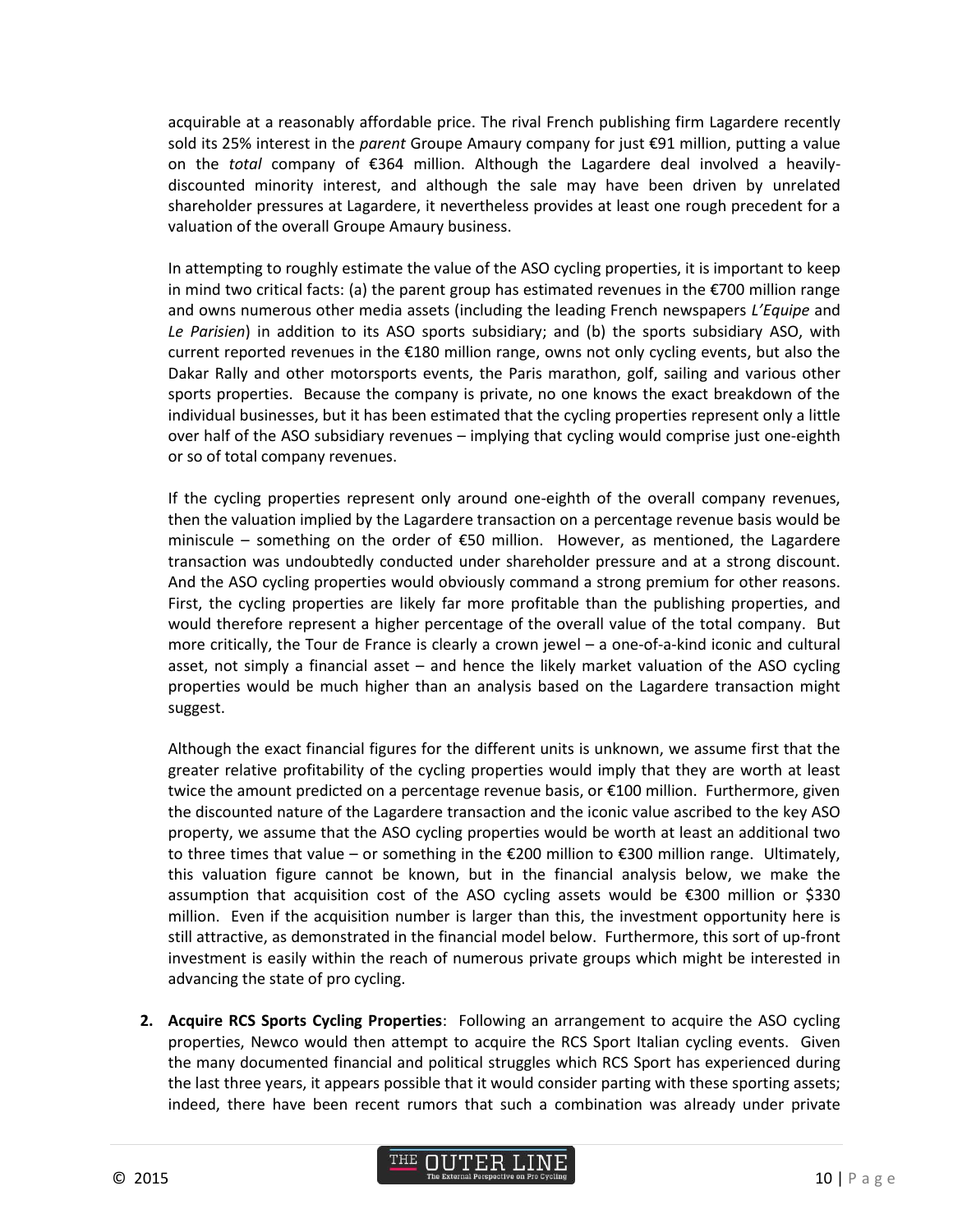discussion. The financial model below assumes that the race properties could be acquired at a cost of 150% of the current revenue level of €34 million, a purchase price of €51 million, or approximately US\$60 million.

Assuming that those two events could be successfully undertaken, Newco would immediately control approximately two-thirds of the top international cycling races needed to fill out the proposed calendar going forward (see proposed revised calendar in Figure 1). Although it must again be emphasized that the collective valuation figures just mentioned (€300 million and €60 million respectively) are only rough estimates, it must be recognized that these numbers are truly tiny, relative to most other sports. There is a huge opportunity here to gain a controlling position in professional cycling for a mere "pittance" compared to what would be required in most other international sports. For example the *average* value of an *individual* NFL team franchise was recently estimated by *Forbes* magazine at over \$1.4 billion, while the single franchise of the Dallas Cowboys was valued at over \$3 billion. The Los Angeles Clippers basketball team was recently sold for almost \$2 billion. Regardless of the precise acquisition costs here, there is clearly an opportunity in pro cycling to truly control the entire sport for a fraction of what individual teams are worth in other sports.

Once RCS was acquired, Newco would formally initiate the IPCL organization and appoint a new business management team to build and direct the early operations of the league. A new CEO or Commissioner and management team would preferably have experience in the sports and entertainment world, but would be chosen primarily on the basis of their business, management and marketing expertise. The financial model below explicitly recognizes the significant up-front management and administrative investment which would be necessary to get the early league operations off the ground.

The potential benefit of consolidating ownership and control of pro cycling is not a new idea. Somewhat similar plans have been explored at various times in the past, and there have been various, if misguided, efforts to put such an approach in place. For example, a London-based sports marketing firm called the Gifted Group, Ltd. tried to promote an independent "World Series" league several years ago; they envisioned 14 teams with a calendar of ten four-day races, to be organized outside of the UCI's control, but preserving many key existing races on the calendar. This group was apparently able to secure commitments of \$30 million (reportedly including the Sky broadcasting and News Corporation media groups) and had hired Rothschild to assist in the preparation of a business plan. However, they made the critical mistake of trying to cut out the ASO, by coordinating an unwieldy group of teams to implement the plan. A major American sports marketing agency was rumored to have made a serious bid to acquire the ASO cycling properties in the late 2000s, but to no avail. The UCI itself tried to wrest general control of the sport away from ASO in the middle 2000s. Today's Velon group (a loose affiliation of eleven of the top pro teams) is pushing for some of the same objectives, and while the intent is understandable, it is likely to share the same fate. For the consolidation model to work, it has to start with the only entity that has the muscle to pull it off. That entity is not a group of teams, nor is it the UCI – it is, in one form or another, Newco.

**3. Implement a Transformative Tactical Plan**: Once the IPCL is formally organized with a skeleton management staff in place, it must move forward immediately to implement a transformative tactical plan comprised of nine critically important and simultaneous initiatives:

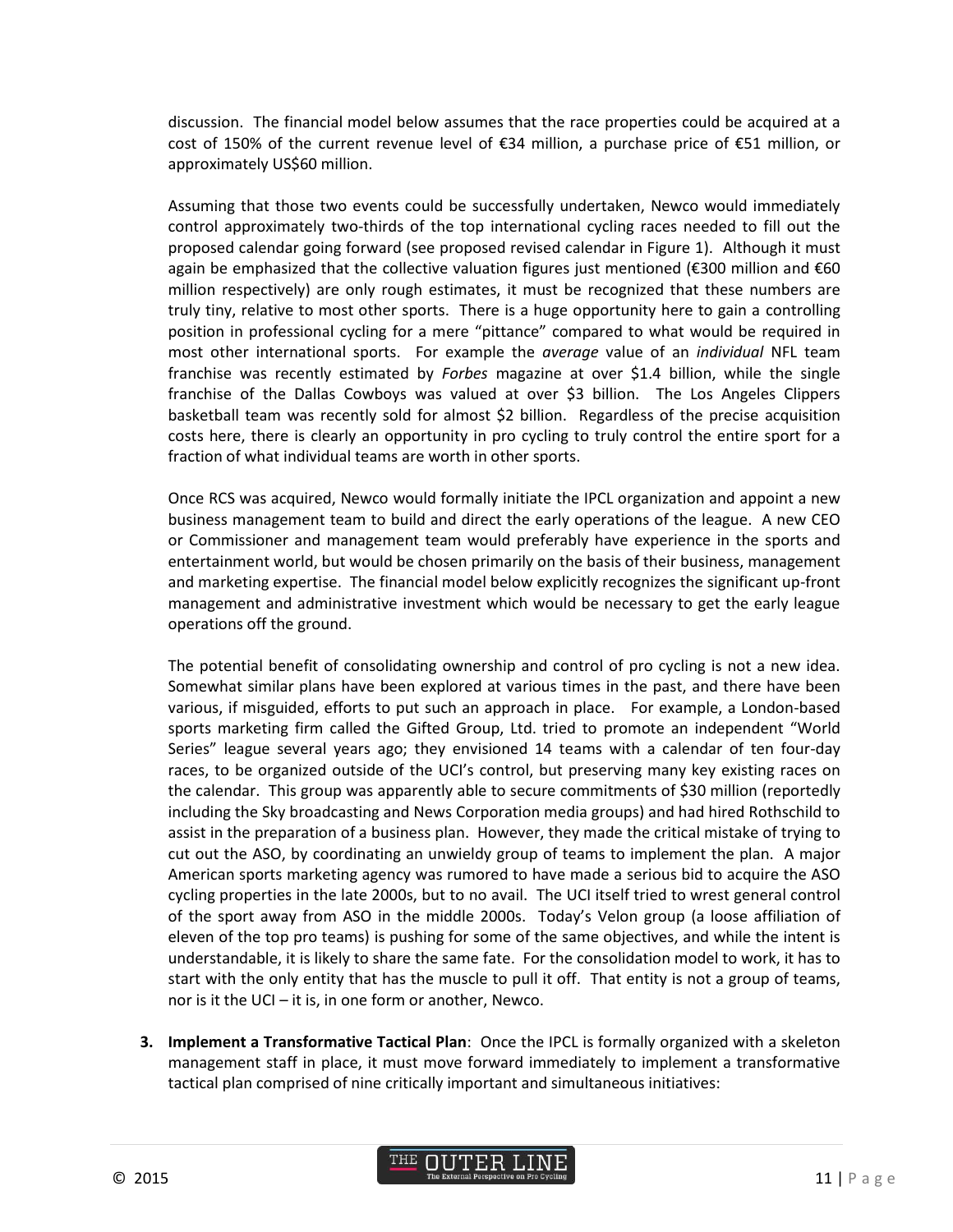a. **Address the Ethical Challenges**: The IPCL must immediately nominate a new science and medical committee to put in place an integrated system of anti-doping monitoring, tracking and controls. This must be instituted quickly to eliminate (or at least begin to minimize) the endemic problem of doping and use of performance enhancing drugs in the sport. Although there is considerable anecdotal data that doping in pro cycling is not nearly as prevalent now as it was eight to ten years ago (and this was generally confirmed by the recent Cycling Independent Reform Commission Report), the importance of controlling and minimizing doping in the future cannot be overemphasized. This program (see Attachment I for more detail of a recommended and specific approach to dealing with the problem) is necessary to repair the sport's image, and must be squarely addressed at a fundamental level before all of the other cascading opportunities to revitalize the sport can be simultaneously tackled.

As noted earlier, while the reforms in this Business Plan are geared to improving the economic and financial stability of the sport, many of the proposed structural and calendar changes discussed below will also help to clean up the sport – by easing the economic desperation that often drives athletes to dope. This plan encourages not only greater economic stability; it also comprises a stronger and more permanent ethical foundation.

There are also other ethical challenges to which pro cycling must pay more attention. The new league structure must also address the currently less visible but growing problem of gambling in the sport, and the pressure this can create for individual athletes. It must also address the historical prevalence within the sport of racers and/or teams buying and selling race victories.

- b. **Build A New Global Sponsorship Model**: Once the sport is consolidated, a formal solution to the doping challenge is initiated, and a season-long TV coverage package starts to come together, it will be far easier to begin to attract key global sponsors. A newly-hired and broadly experienced sports marketing team (possibly with the help of temporary outside consultants) will quickly identify, approach and engage with potential new global sponsors. Innovative and attractive global sponsorship packages will be targeted to new companies in the healthcare, financial, technology, nutrition and lifestyle-related industries mentioned previously. A new key sponsor program will be put in place, similar to The Olympic Partners (TOP) Program of the Olympic Games, wherein key global companies are given exclusive global marketing rights and opportunities within their designated product category for a certain period of time – for example the exclusive airline or sports drink company of the IPCL. As discussed below, there will also be new and valuable naming rights and advertising opportunities to be associated with new events, new prizes, and new titles.
- c. **Consolidate the Key Race Events**: The IPCL will quickly move to acquire other key properties and reorganize the calendar just as soon as the league is established. Newco (following the combination of ASO and RCS) would already own eleven of eighteen key existing WorldTour events, including virtually all of the historically significant stage races and one-day "monuments." The league would then quickly attempt to acquire financial ownership of (or at least operational control over) the few key races it did not already own, by offering longer-term incentives for the owners of those races to sell control to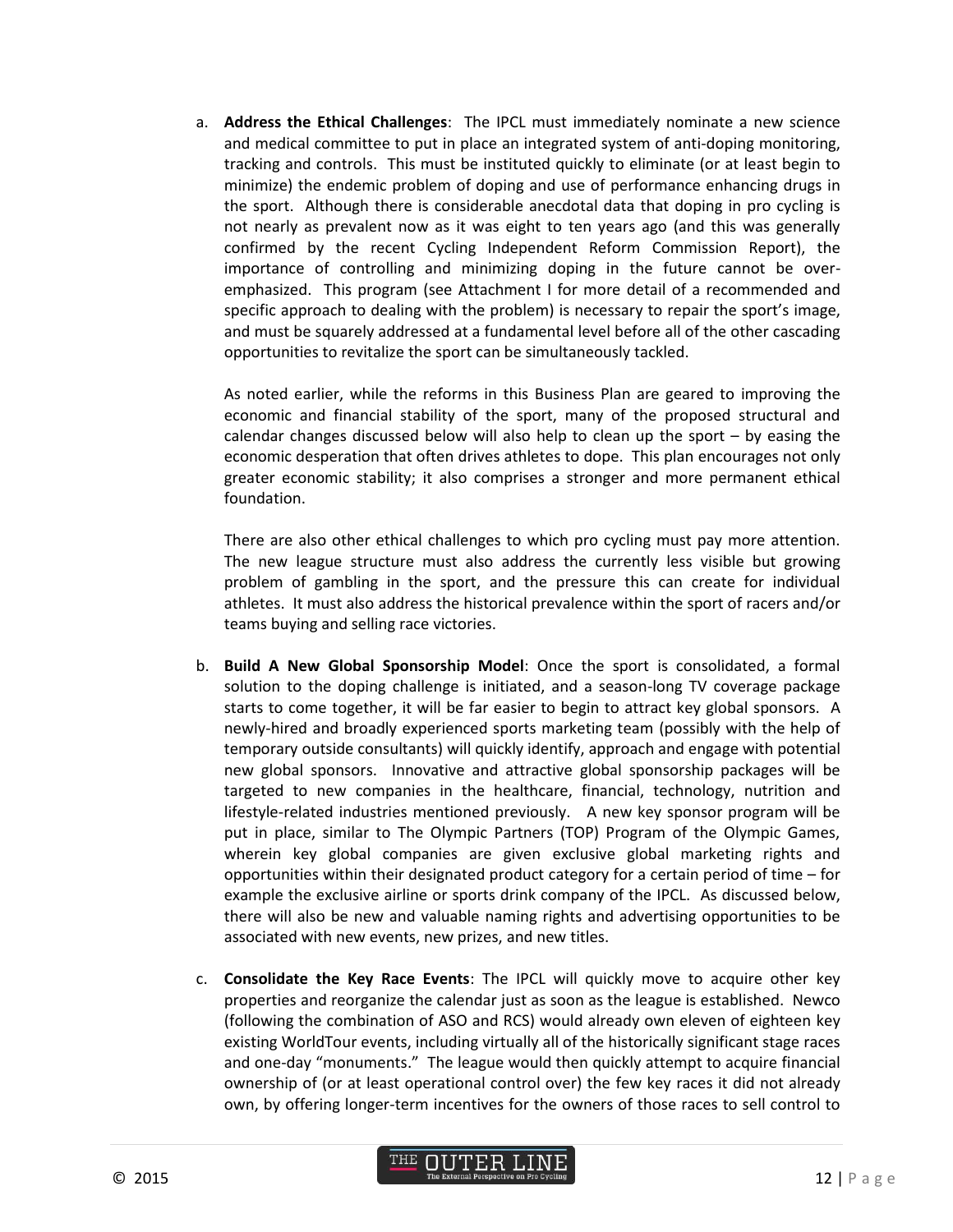IPCL. (The ASO has conducted this sort of acquisition spree itself, acquiring both the Paris-Nice and Dauphine races during the 2000s, and picking up a 100% interest in the Vuelta a Espana a couple of years ago.)

Many of these other races have been struggling economically for years, and it is projected that they would be willing to sell fairly quickly and at reasonable valuations. Particularly as it became clearer that the new league would dominate the future of pro cycling, many of these others races would want to be included early-on in the process.

d. **Restructure the Primary Calendar**: Once most of the other key race events are acquired, the IPCL would restructure and redefine the elite level of the sport into approximately a 20-event season – with a rearranged calendar and a shorter overall duration. The calendar proposed below – while subject to refinement and changes over time as the IPCL matures – has the strong advantage of remaining connected to the history and legacy of the sport, while simultaneously moving it into the future. Given today's sports and entertainment marketplace, there is a need to consider shortening not only the number of days in some of the traditional stage races, but also the length of individual stages. This proposed calendar maintains most of the major current events, although some are slightly shifted in the schedule or shortened, and the Giro d'Italia and Vuelta a Espana are reduced respectively to two-week and ten-day durations. (Another opportunity to be considered would be reducing all three Grand Tours to two weeks, spanning three complete weekends. Although this would be considered heresy in some circles, it would also make a "Triple Crown" much more likely – one rider winning all three races in a year. This could potentially lead to a much greater fan interest.)

| Race #         | <b>Event Name</b>               | # of Days      | Date                                     |
|----------------|---------------------------------|----------------|------------------------------------------|
| 1              | <b>Santos Tour Down Under</b>   | 5              | Late February                            |
| $\mathcal{P}$  | Paris - Nice                    | 6              | <b>Early March</b>                       |
| 3              | <b>Strade Bianche</b>           | 1              | <b>Early March</b>                       |
| 4              | <b>Amgen Tour of California</b> | 7              | Mid-March                                |
| 5              | Tirreno - Adriatico             | 6              | Late March                               |
| 6              | <b>Milano San Remo</b>          | 1              | <b>Final Sunday of March</b>             |
| $\overline{7}$ | Ronde van Vlaanderen            | $\mathbf{1}$   | <b>First Sunday of April</b>             |
| 8              | Paris - Roubaix                 | 1              | <b>Second Sunday of April</b>            |
| 9              | <b>Amstel Gold</b>              | 1              | <b>Third Sunday of April</b>             |
| 10             | <b>Fleche Wallone</b>           | $\mathbf{1}$   | <b>Fourth Sunday of April</b>            |
| 11             | Liege - Bastogne - Liege        | 1              | Last Sunday April/First May              |
| 12             | Giro d'Italia                   | 15             | <b>Starts in Early May</b>               |
| 13             | Criterium du Dauphine           | 7              | <b>Starts in Later June</b>              |
| 14             | <b>Tour de France</b>           | 20             | Starts on First Sunday in July           |
| 15             | <b>Tour of Great Britain</b>    | 5              | <b>Starts Last Sunday in July</b>        |
| 16             | <b>GP Montreal &amp; Quebec</b> | $\overline{2}$ | <b>Early August</b>                      |
| 17             | Vuelta a Espana                 | 10             | <b>Starts Second Wednesday of August</b> |
| 18             | Il Lombardia                    | 1              | <b>First Sunday in September</b>         |
| 19             | <b>IPCL World Championships</b> | $\overline{2}$ | <b>Second Sunday in September</b>        |

#### **Figure 1: Proposed IPCL Race Calendar**

Current ASO-Owned or RCS-Owned Race Alternate Ownership – Must be Acquired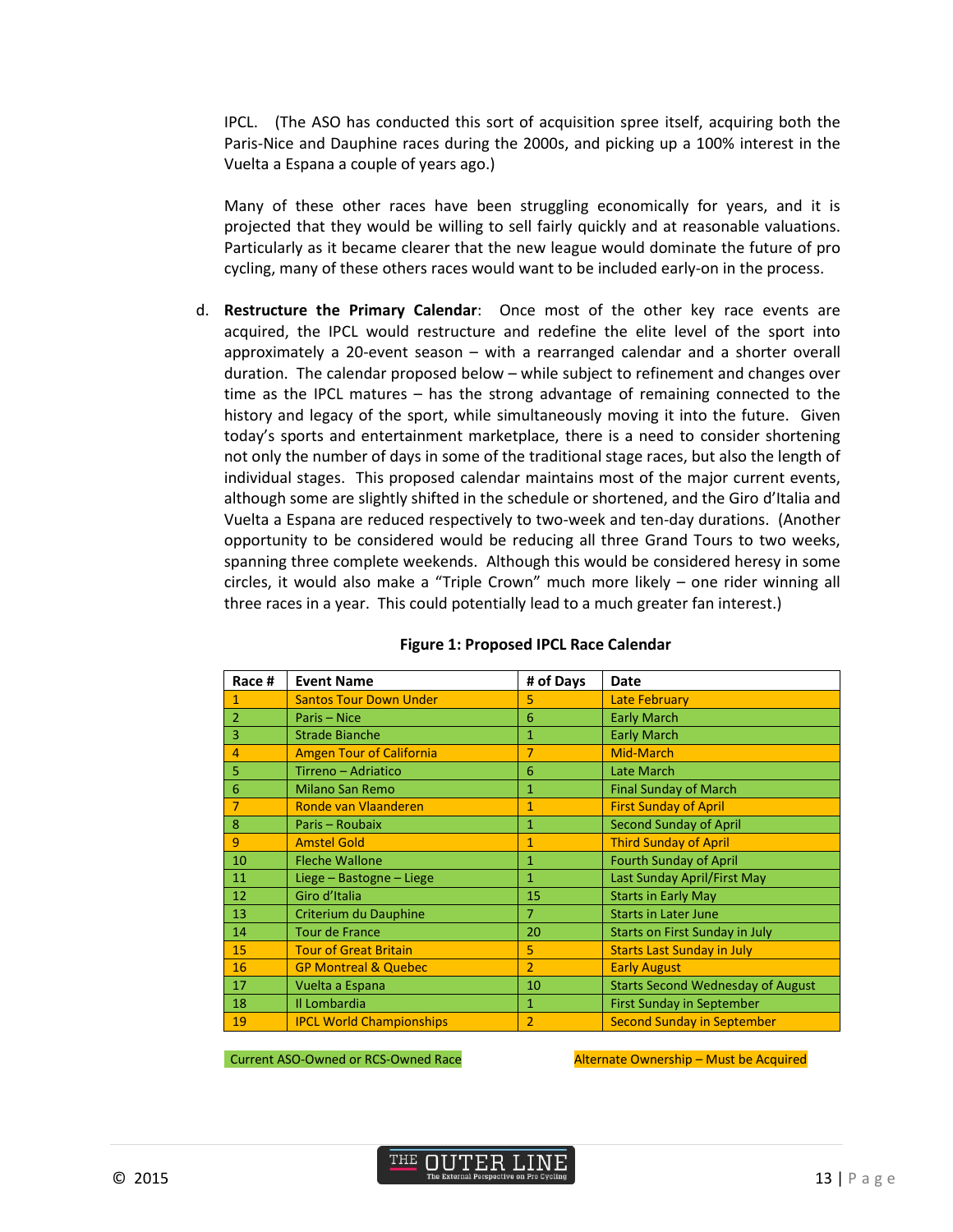This proposed calendar geographically balances events outside of Western Europe, linking historically popular and relatively new races across strong and emerging markets like Australia, Great Britain and North America. At the same time, the cadence and changes in location will help to minimize the logistics burden, travel complexities and costs. Depending on league growth and future market demands, some races might be added to the schedule or others replaced  $-$  for example, if a new race becomes successful in Colombia, which has a cycling-rich culture. The calendar would have some flexibility in its longer-term and more permanent schedule as the format matures, and as new markets become attractive.

The IPCL World Championships (to consist of an individual time trial, followed by a criterium, a team time trial, and concluding with a road race) could be an entirely new format operated by the IPCL, or the league could simply incorporate the current UCIowned event into the calendar. In either case, this event, like the current Worlds, would be held in a different location each year.

The current and excessively long racing season would be significantly shortened to seven months. It would start in late February and end in mid-September – more comparable to seasons in other major sports, and more accommodating to the athletes, team managers and staff. The calendar would nonetheless feature almost 100 days of total team racing – or something around 70 to 80 days of top-level racing for most of the key team members. If properly managed, marketed and distributed, this represents more than sufficient sporting action to justify the creation and negotiation of a consolidated set of broadcast and media rights. Formula 1, for example, has a season consisting of just twenty racing events, each of which is no more than two hours in duration. American football teams play just sixteen games per year.

The IPCL, like other professional sporting leagues, will also need to have an organizational system for developing and promoting new talent into the top level of competition. Pro cycling requires riders to maintain high levels of physical conditioning, teamwork and tactical craft at all times. These demands on top-level riders and teams will require more opportunities for racing and fine-tuning fitness for the whole team than a 20-race championship-series schedule may allow. Hence, the league will also need to formalize a system and schedule of lower-level races, which would provide continuous training opportunities for seasoned pros, experience for new pros, as well as a path for new teams to gradually develop into possible IPCL franchises.

There are several possible paths that could be investigated here. One possibility would be for the IPCL itself to directly build a network of other existing (and likely underfunded) races around the world. Significant cycling events which were *not* chosen for inclusion in the primary IPCL calendar might eventually be organized into a "Division Two" league that could act as a training, development and "feeder" entity for the IPCL – similar in nature to cycling's current Pro Continental division or Major League Baseball's AAA division.

Conversely, less formal agreements could be worked out with existing races and/or the UCI to collaborate on a series of joint-participation events. Such an arrangement could strengthen the integrity of lower division racing and the UCI's mission to develop cycling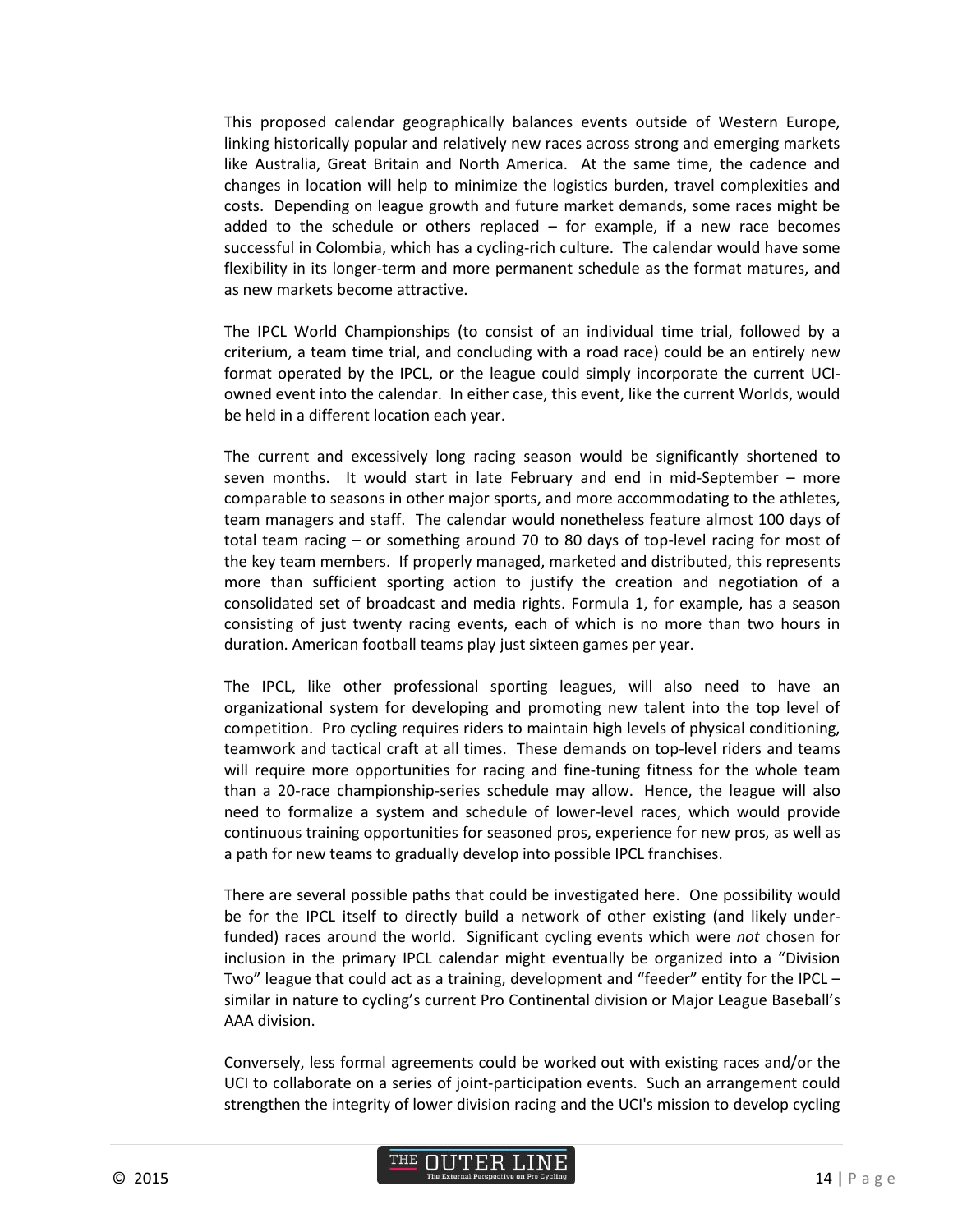globally. By organizing and funding lower-level events that are in need of support, and by providing up-and-coming professionals with more opportunities to develop, this structure would also provide an avenue for new teams to perhaps evolve into IPCLready franchises. Regardless of the form a solution might eventually take, the IPCL would actively seek cooperation with other entities to formalize this complementary system of teams and events.

A final note here: Olympic participation has always been a key factor leveraged by the UCI to enforce its oversight of the sport, because it owns cycling's signature to the Olympic charter. A participatory agreement which collaboratively and constructively ensures acceptance of IPCL riders into the UCI's Olympic eligibility requirements will be an important detail to be worked out by all the parties. Success of the IPCL may in fact augment the Olympic experience, in the same way that basketball's "dream team" has enhanced global basketball. And as the IPCL becomes the dominant body for men's pro racing it may eventually be able to exert the same kind of influence that the NBA has over USA Basketball and FIBA – helping to drive policy and direction for globalizing the sport, instead of being limited by inflexible and outdated federation policies.

A revised calendar and competitive structure (discussed in the next section) will clearly be a significant departure from the history and largely Western European legacy of pro cycling. And any change in the timing, duration or location of historical races is bound to generate controversy with one group or another of fans and stakeholders. This concern and hurdle is not under-estimated. However, from a longer-term perspective, it is strategically critical to make these changes and quickly move forward. The new IPCL calendar and league structure will move the sport forward with these desperately needed structural changes, and it seems safe to assume that fans will get used to the new race format after a few seasons. In addition, there will always be some flexibility to adjust the schedule going forward – this calendar will not be set in stone. And the plethora of other races may continue to exist, if they can be economically sustained; they will just be included in a lower-division of the sport.

e. **Create a New Franchise League Structure**: From inception, the IPCL would evaluate, certify, and then invite fourteen or fifteen of the top professional teams to apply for a franchise position in the league. These original "anchor" teams would be owned by individual private interests, and would be encouraged to build from more of a national or regional fan base and sponsorship model. Each of these teams would essentially be granted a semi-permanent franchise position in the IPCL. As such, individual franchises could be bought and sold, and would otherwise operate on a model very similar to the National Football League (NFL) and other franchise league models. As the IPCL matured, all these teams would be eligible for the increasingly attractive profit-sharing distributions described in the financial section below – which starts off small but quickly builds to the level of several million dollars per team each year. In addition, this profit sharing split might be based upon competitive results, providing even more incentive for improving competitive performance. In addition to this "carrot" approach to helping teams maintain their focus on financial stability and competitive results, there might also be a "stick" approach, wherein poorer-performing IPCL teams might be relegated to the lower division league. Under certain extreme circumstances, they might even have their licenses revoked in favor of up-and-coming or new teams. The mechanics and

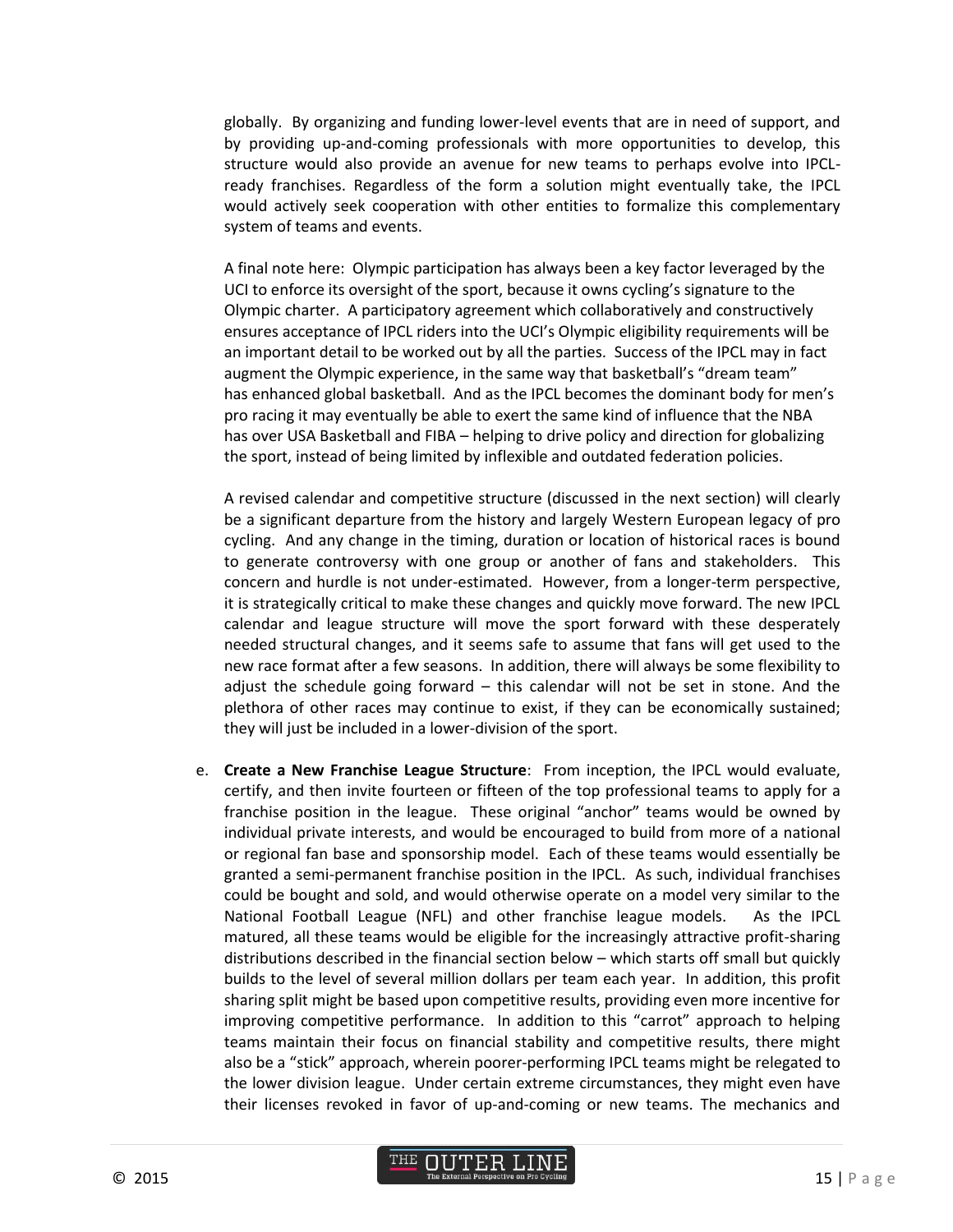requirements of this system would be determined during the first two years of the league's existence.

Fixing the extent of the initial league at this size would remove two or three teams from the current top professional WorldTour racing level. However, there are at least that many WorldTour teams which are already either economically or ethically on the edge of survival today. As the league becomes more established, and depending upon the level of fan and sponsor interest, and the supply of top-level professional talent, the number of franchised teams could increase – just as there have been "expansion teams" in other pro sports leagues.

Each team would be allowed about twenty riders, implying a top league with about 300 riders, as opposed to today's WorldTour contingent of approximately 400 pro riders. The largest race peloton size would be about 135 racers. Each team would be expected to enter its top riders in most of the events on the schedule – helping to build greater fan interest in the sport through continuity of key athletes from race to race. Because cycling races are not all "carbon copy" events – as is more the case in many other sports – this requirement wouldn't be compulsory, but a greater emphasis on full-year team and individual performance (see next section) would provide a strong incentive for top riders to participate in most of these events. Additional team and structural issues such as salary floors and caps, changes in roster sizes, and commitment to development teams would be dealt with by the Commissioner of the league in due course.

The revised calendar and the new league structure would remove numerous marginal races in which some WorldTour teams are currently obliged to race, and it would exclude some teams altogether. Teams and riders will obviously, and probably strenuously, object to these changes. However, this overall IPCL plan seeks to create and benefit from a significant "scarcity value" which has been sorely lacking in this sport – from both an event and an athlete perspective. With fewer and more important events raced by a smaller number of more elite racers, the economic and fan base of the sport can actually be grown. There may be fewer spots available at the top level of bike racing, but those spots – for both teams and for riders – will be much more prestigious.

These changes will enhance team franchise values, increase event income and rider salaries. They will also hopefully spark investment interest elsewhere in the sport to capitalize on new opportunities – perhaps in the "Division 2" proposed earlier, or other national federation-level events. While many details would have to be ironed out, one fact is certain: consolidating the top tier of the sport would not create an exclusive monopoly in the business of pro cycling. On the contrary, it would hopefully inspire such deeper investment in the formative and developmental levels of cycling, and create new opportunities for sponsors, athletes and fans. Collectively, these changes in calendar and league structure would eventually create a much more compelling and competitive platform at the top level of the sport.

(Note: It should be pointed out here that the development of a cohesive, international riders' union is another important step in changing the governance structure of pro cycling. This issue is totally independent of the formation of the IPCL, but all of the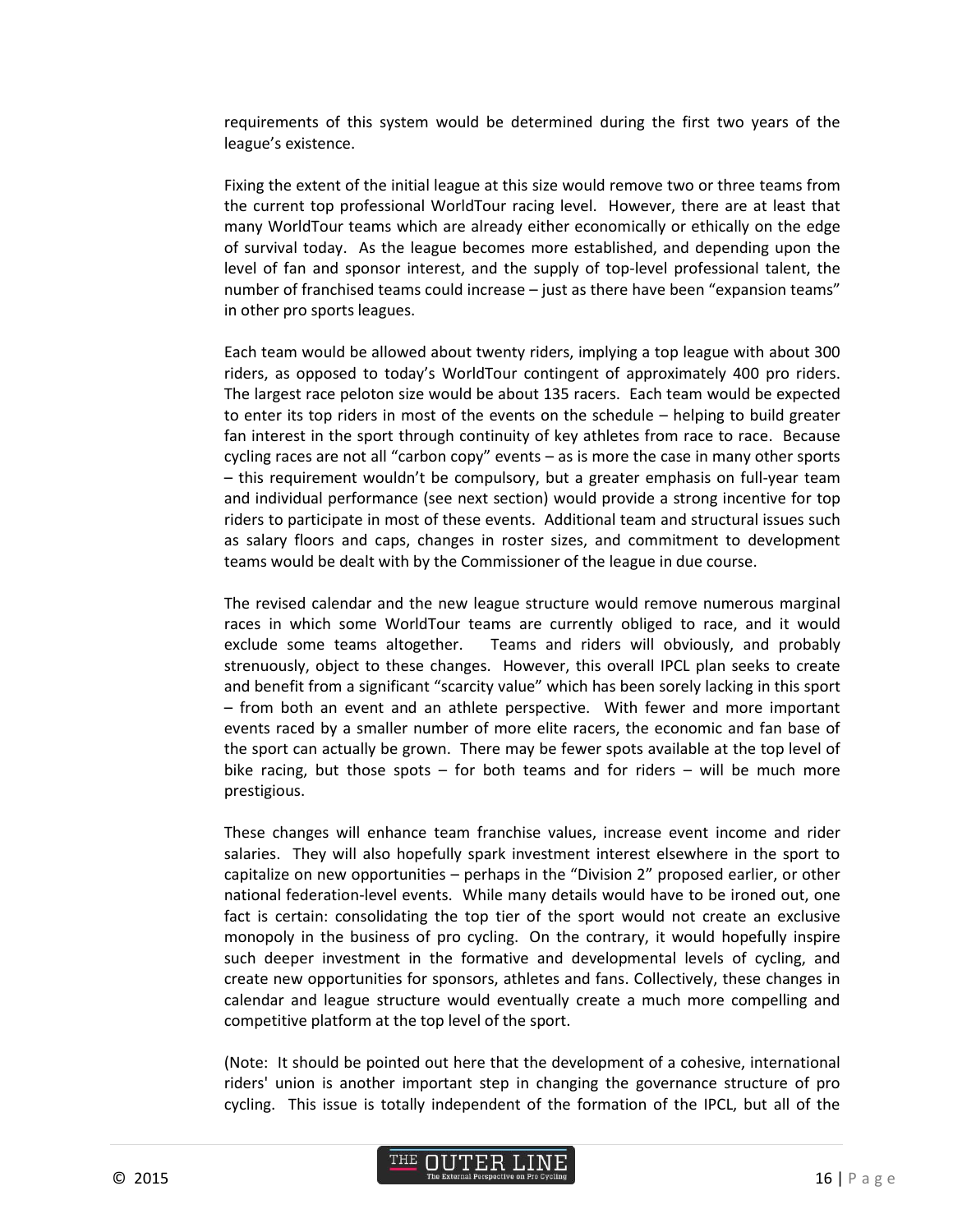major stakeholders must have a "seat at the table" to develop lines of communication and an equal standing on key issues. The overall sport will benefit from a constructive and healthy friction between the league, the team owners and the athletes. It can easily be argued that many of the positive developments in other professional league sports over the past several decades have been largely driven by the players' unions, and the same thing could happen in cycling.

Currently, the riders do not have a strong or unified voice through which to resolve grievances, or to express concerns over health and safety issues, compensation issues, or post-career challenges and opportunities. The weak rider representation system in place today actually dilutes the athletes' position at the bargaining table to the benefit of the UCI, the teams and the race organizers. Pro cycling has been able to hold down many of the natural forces which determine wage valuation, therefore maximizing the profits of those who own the teams or the races. But this has also had the effect of poisoning the overall value of the business model, because it provides no incentives for any business owners in the sport to change or diversify the revenue streams in order to meet rising wage demands.

Contrary to many statements by cycling's legacy of feudal management, a stronger union could be a positive driver of many needed changes; it would not drive the sport toward insolvency. If unified under an assertive leadership and a powerful spokesperson, a union could help to institute many of the proposed changes – to ensure economic health, improve rider safety, and enforce ethics through a combination of self-policing and incentives. The absence of a true union – able to bargain for equity and reform through collective movement – may in fact be one of the reasons why the sport has been trapped on a constant precipice of insolvency in the first place.)

f. **Place New Emphasis on Season-Long Team and Individual Champions**: Two critical sporting aspects have been lacking in pro cycling for many years. These factors have undercut the potential breadth and depth of fan interest in the sport, and have limited the level of sponsorship and broader TV coverage which the sport could command.

First, there must be a greater emphasis on the team aspect of the sport – not just the individual. As more regionally-based team franchises mature under the new IPCL structure, they should be better able to institute long-term talent development and retention strategies. Riders will become more comfortable spending their whole careers with a single team, thus helping their franchises to become more stable. In turn, instead of just following individual racers as many fans do today, this would allow teams and fans to build more enduring loyalties – as is the case in other more sustainable team sports leagues.

Second, there must be more focus on a season-long series of events which successively build upon one another – as opposed to the calendar simply being a confusing arrangement of unrelated individual events. For example, many casual cycling fans perceive that the winner of the Tour de France is the world champion, despite the race happening mid-way in the current calendar; this actually devalues the World Championships at the end of the season. By carefully revising the current race points system, and by gradually shifting the sport's focus towards the top-ranked individuals

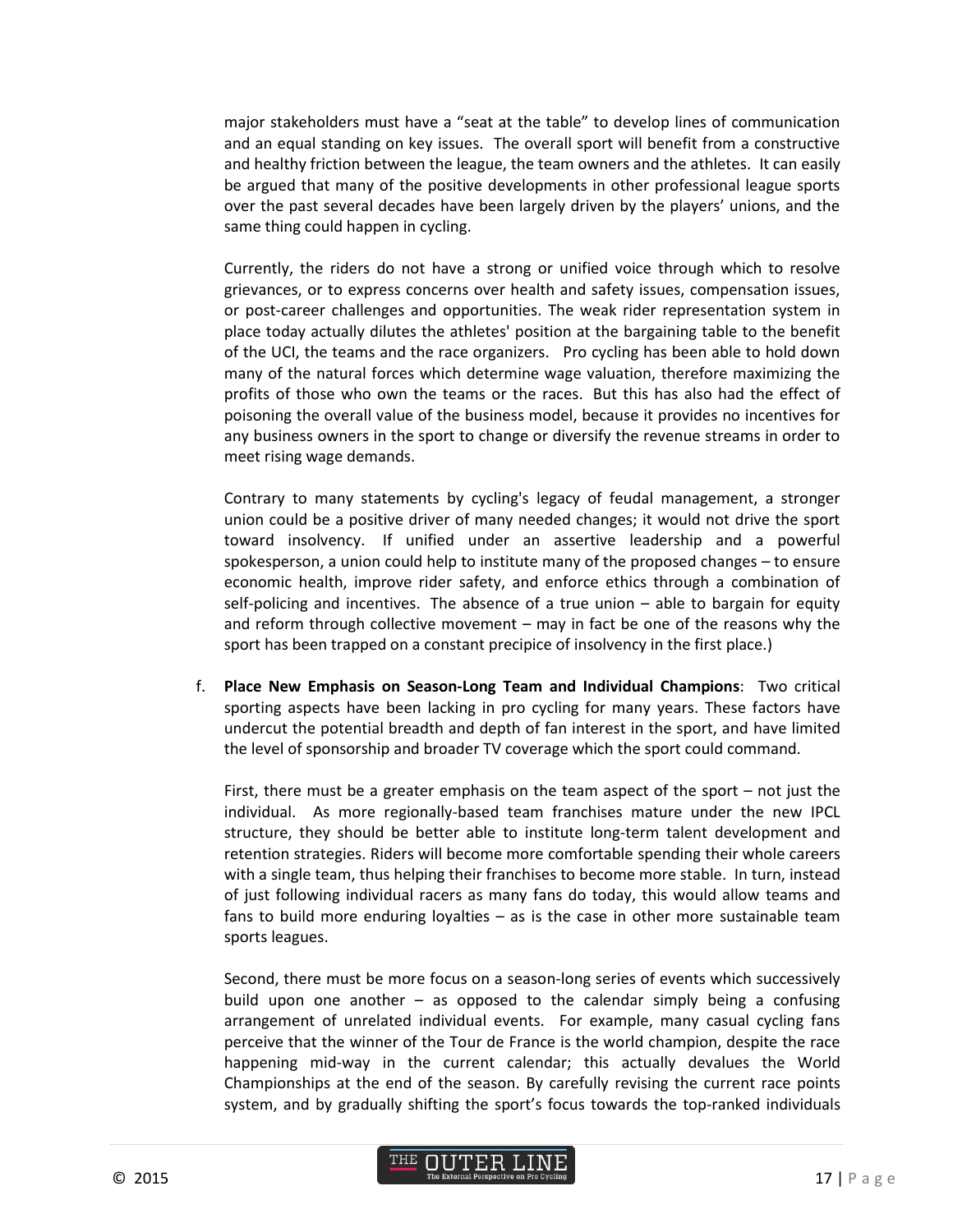*and teams* at the end of the league season, fans can be better enticed into and then swept along towards an end-of-season climax.

As shown in the financial model below, the creation of the IPCL will relatively quickly result in a much stronger and more financially sustainable league. The growing profits of the enterprise will be increasingly shared with the teams, in an effort to grow and sustain the overall sport – just as other successful pro sports have done. As this new source of funds starts to become available by around Year 4 of the Plan, there will also be considerable monies to create new prizes and financial incentives for both teams and riders. As mentioned, some of this profit sharing might be proportionally related to the individual team's competitive success on the road, helping to create and sustain a strong competitive environment.

The Tour de France will always be a major event, and individuals will of course continue to win races, but there will be a steadily shifting focus toward the best *overall* riders and best *teams* – one event building upon another and reaching a crescendo at the end of the season. This will be given a much greater focus by providing additional and considerable prize money for both the best teams and the top individual racers at the end of the season (virtually identical to the system in Formula 1). If properly designed and introduced, the opportunity of sponsoring these new prizes could represent a highly sought-after marketing value.

**g. Exploit New Technologies to Create Greater Interest in the Sport**: There are also great opportunities to apply new technology for the greater growth and exposure of the entire sport. On-board cameras, power meters, physiological monitors and individual GPS tracking units to follow individual riders are just some of the currently-available technologies which are in wide use in other sports, and which could quickly be adapted to professional cycling. Other sports, like motor racing's streaming in-car views and hockey's digital puck tracer, have exploited these new technological advances to make their sport more exciting to the viewer – but cycling has largely ignored them.

Pro road racing is very expensive to broadcast live, but there are also new technologies evolving – such as miniaturized video production systems, rapid video encoding for cross-platform broadcasting, and cell-phone network transmission techniques that can quickly be exploited and applied to the sport – making it cheaper to produce and more exciting to viewers. In turn, this will help to engage and grow the fan base. The sport has often been indifferent or slow to consider change, and it must begin to more aggressively investigate and embrace a range of new technologies. There is considerable and virtually immediate value to be built here.

h. **Aggregate Media Marketing Rights and Build New Revenue Sources**: Finally, once the IPCL structure and initial calendar is set, and as all the stakeholders – athletes, teams and fans – begin to better understand and buy into it, there will be an unrivalled opportunity for the IPCL to aggregate the media marketing and television distribution rights for the revitalized sport. This is a fundamental component of the overall business plan, and can act as the catalyst and the key driver of future growth and profitability opportunities. For the frustrated cycling fan, accustomed to tapping into choppy and often legally blocked video streaming on foreign-language websites, the ability to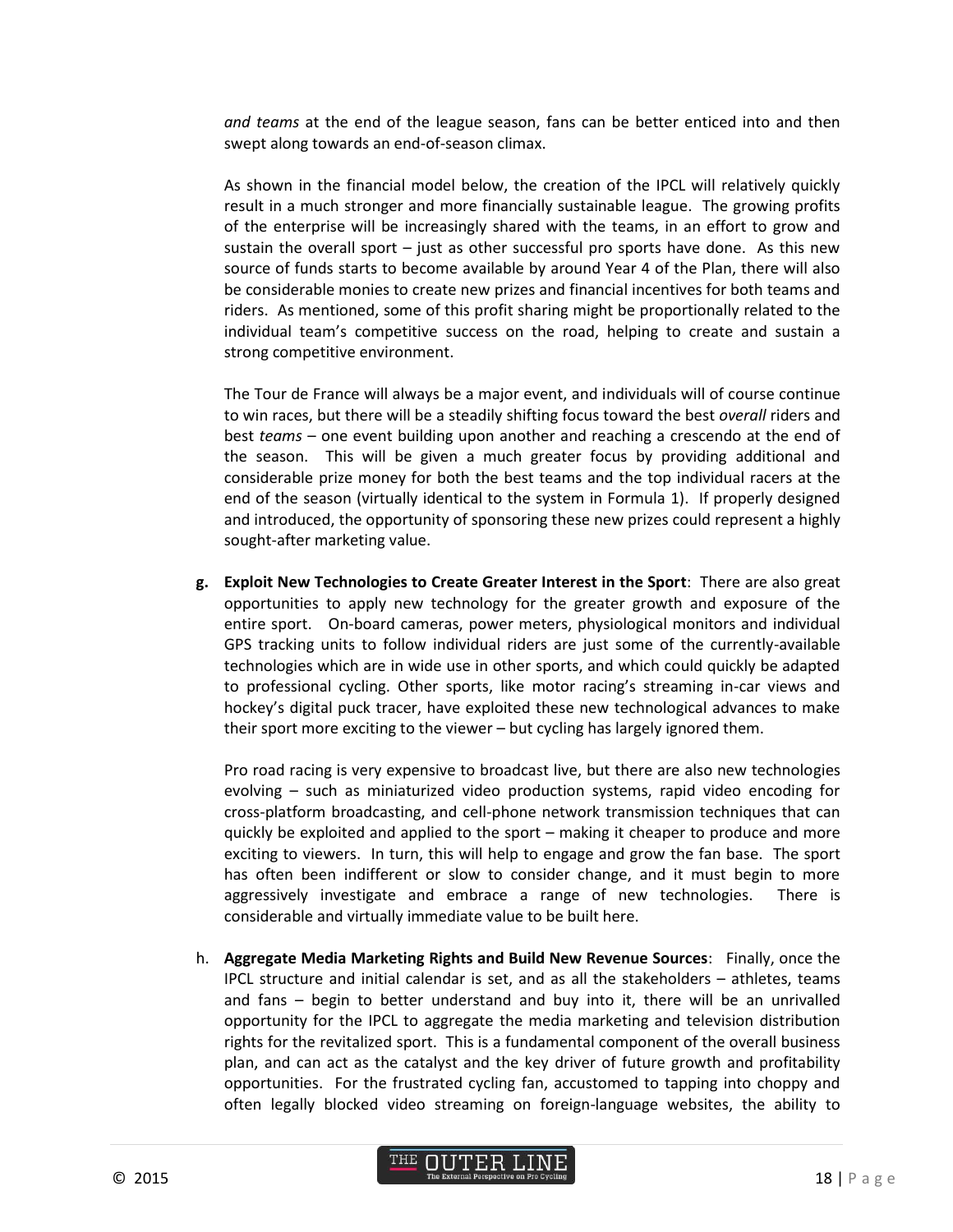purchase a season-long package of the top twenty cycling race events over the internet or on a cable TV channel would be a virtual blessing.

The league will be in a far stronger negotiating position with television channels and distributors, once such a season-long package of television rights can be offered to viewers around the world. A consolidated and technologically-enhanced package of television coverage would quickly attract more fans, interest new sponsors and advertisers, and produce a new and increasingly larger source of revenue. In addition, the league could look at current and emerging technologies for producing live race coverage more cheaply. The IPCL could then use this expanding new source of revenue both (1) to reward its investors, and (2) to reinvest in a wealth of new ways to grow and strengthen the overall sport. As shown in the attached chronology and financial forecasts, it may take a few years to realize these media and marketing synergies, but the eventual benefits will be very significant.

There would also be new opportunities for developing other sources of revenue, once all the top-level teams and events are consolidated as an entity under one structure. For example, merchandising rights, more standardized race start and finish VIP viewing areas or season-long tickets, charging larger fees to start and finish towns in the major stage races because of increased marketing value, event and season winners' jerseys, the world championship prizes, and so on. With these marketing changes, cycling could migrate into the  $21<sup>st</sup>$  century in terms of media content and distribution rights, and develop important new sources of revenue to carry the sport forward.

i. **Build a New and Independent Sport**: No longer encumbered by obligations to the UCI, the new league would be free to develop its own rules and regulations regarding racing, technology, equipment, TV coverage and so forth. Hence, it could be more agile and responsive to provide the kind of coverage that the global audience really wants to see. Early marketing research could establish what some of those criteria or current fan expectations and desires might be, while acquisition of experienced consultants and executives from successful sports leagues would help to strategically apply that data for long-term planning.

At the same time, there would still be instances in which the IPCL would cooperate and work together with the UCI, and with various national cycling federations, in order to establish or maintain Olympic qualifications. This could largely be modeled after the National Basketball Association (NBA), and the way it interacts with the Federation Internationale de Basketball (FIBA); the NBA is the premier league for professionals, while FIBA organizes professional "club" leagues, amateur competitions, develops talent, and upholds Olympic guidelines. The NBA is the economic powerhouse where every player aspires to compete, and FIBA is largely a "feeder" association with very little control over the professional sport.

There would continue to be a healthy competition amongst the lesser UCI races which currently exist in the calendar. As the IPCL succeeds in changing the professional league mindset and economic engine, the UCI – much like FIBA does for basketball today – could continue to promote a series of other races as a continuation of its Continental Division, in which aspiring pro riders could continue to ply their trade and develop their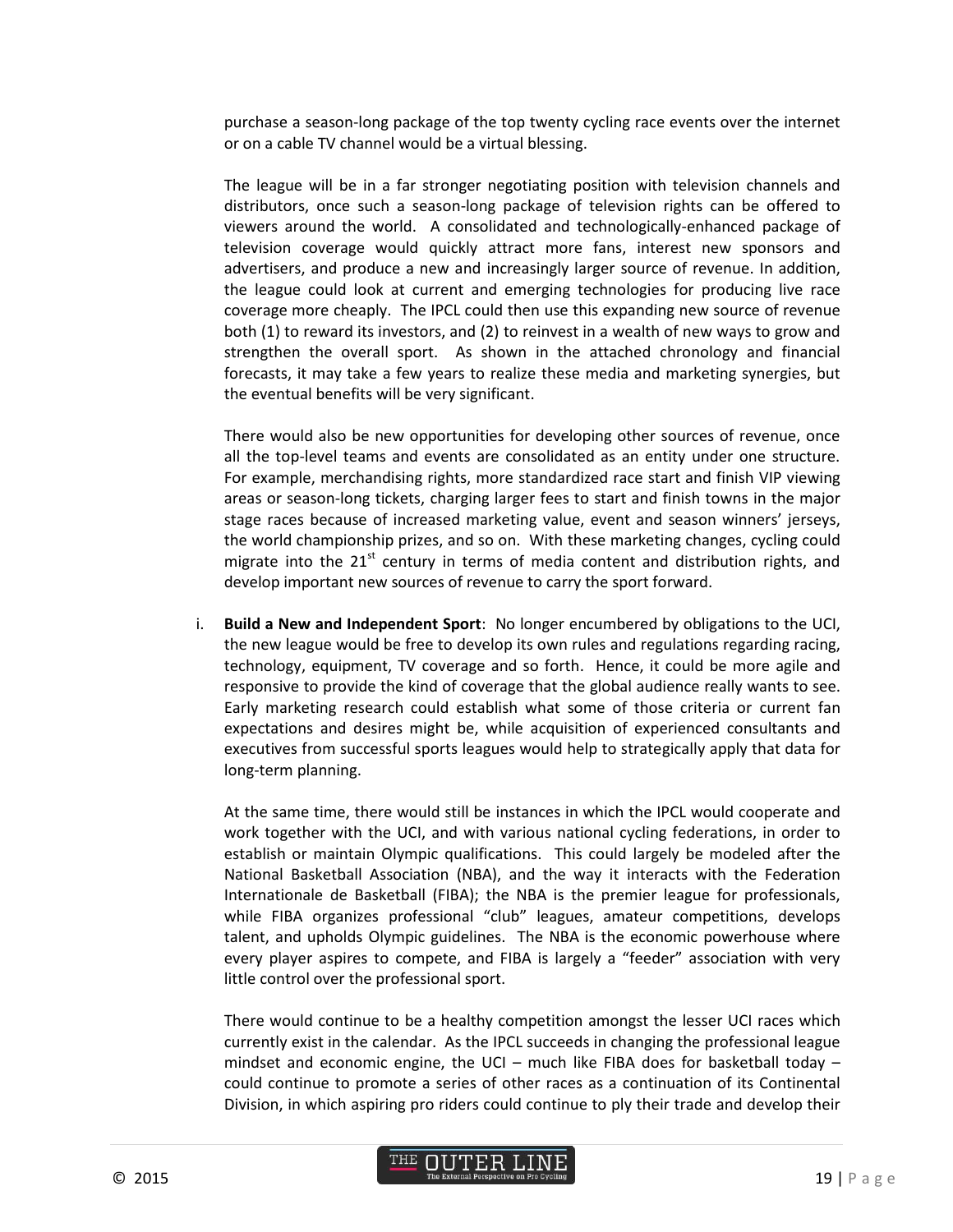skills. As noted earlier, this is where emerging talent could be grown and honed for the IPCL franchise teams, and also where aspiring teams could develop and begin to challenge for an IPCL franchise license.

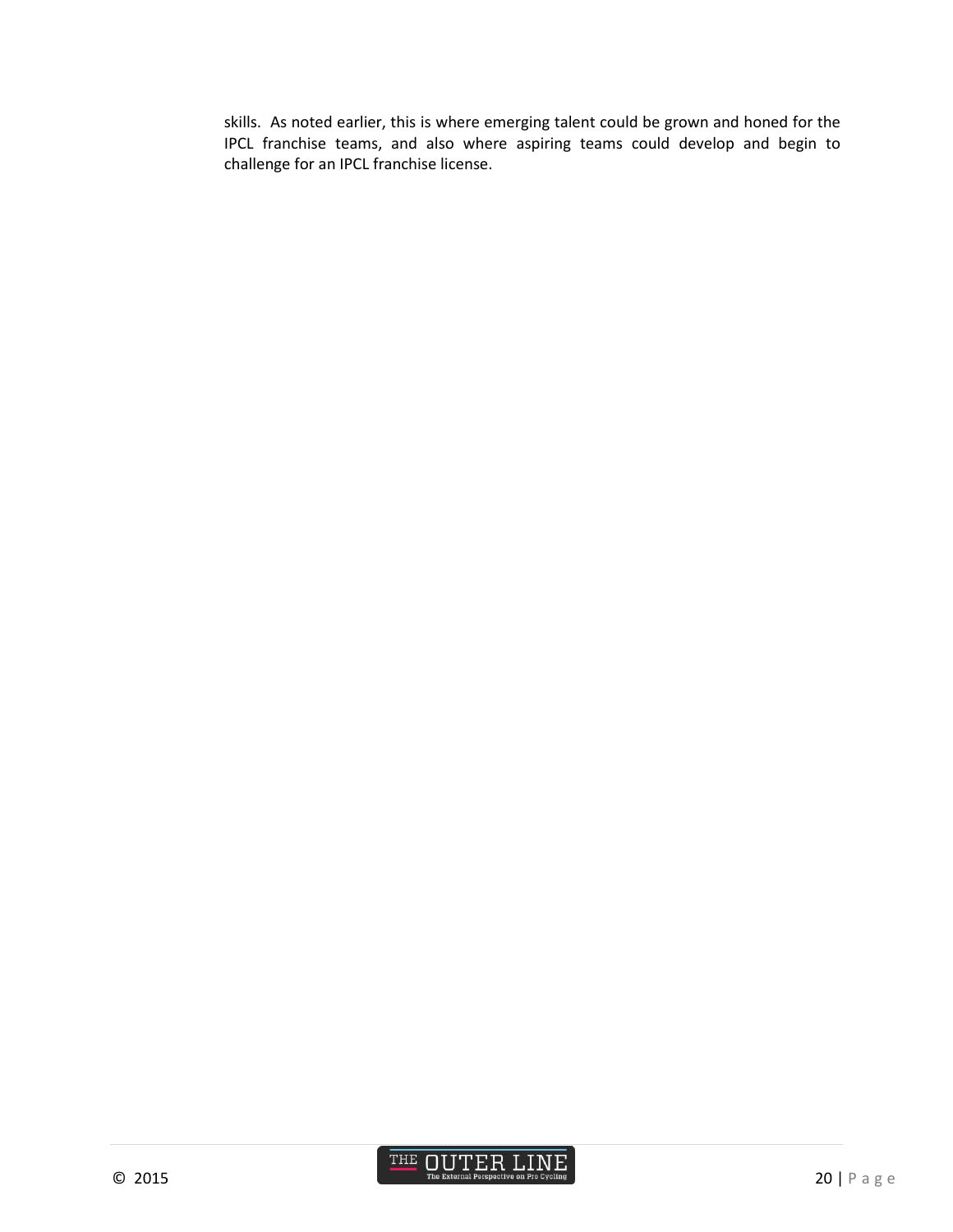### **V. Two-Year Tactical Plan and Chronology:**

The foregoing pages have presented an aggressive but achievable business plan to consolidate, restructure and revitalize the sport of professional cycling over the next two to three years. It is critical that the IPCL address these changes, improvements and new directions on a rapid but also simultaneous basis. A simplified graphical summary of these key tasks and the estimated time-frames of each are shown in the chart below. Note that while some of these individual tasks are essentially on-going throughout the two-year timeframe (or even beyond), others have a clear start and finish date. This Figure represents the initial tactical plan but individual dates and tasks would clearly be flexible, and would change as the IPCL organization gradually took form.

|                                                                          |  | Year 1  |     |     |     |     |        |     |     |     |     | Year 2     |     |     |     |     |     |     |     |     |     |     |     |     |
|--------------------------------------------------------------------------|--|---------|-----|-----|-----|-----|--------|-----|-----|-----|-----|------------|-----|-----|-----|-----|-----|-----|-----|-----|-----|-----|-----|-----|
|                                                                          |  | Jan Feb | Mar | Apr | May | Jun | $J$ ul | Aug | Sep | Oct | Nov | <b>Dec</b> | Jan | Feb | Mar | Apr | May | Jun | Jul | Aug | Sep | Oct | Nov | Dec |
| <b>Newco Commits Funds and</b><br><b>Acquires ASO Cycling Properties</b> |  |         |     |     |     |     |        |     |     |     |     |            |     |     |     |     |     |     |     |     |     |     |     |     |
| <b>Negotiate Acquisition of RCS</b><br><b>Cycling Properties</b>         |  |         |     |     |     |     |        |     |     |     |     |            |     |     |     |     |     |     |     |     |     |     |     |     |
| Formalize the Organization,<br>Structure and Staffing of the IPCL        |  |         |     |     |     |     |        |     |     |     |     |            |     |     |     |     |     |     |     |     |     |     |     |     |
| <b>Begin Acquisition Discussions With</b><br>Other Key Race Events       |  |         |     |     |     |     |        |     |     |     |     |            |     |     |     |     |     |     |     |     |     |     |     |     |
| <b>Implement New Anti-Doping Effort</b><br>and Medical Committee         |  |         |     |     |     |     |        |     |     |     |     |            |     |     |     |     |     |     |     |     |     |     |     |     |
| Initiate and Implement New<br>Sponsorship/Marketing Plan                 |  |         |     |     |     |     |        |     |     |     |     |            |     |     |     |     |     |     |     |     |     |     |     |     |
| <b>Begin to Restructure and Finalize</b><br>the New Race Calendar        |  |         |     |     |     |     |        |     |     |     |     |            |     |     |     |     |     |     |     |     |     |     |     |     |
| Begin to Implement the New IPCL<br><b>League and Team Structure</b>      |  |         |     |     |     |     |        |     |     |     |     |            |     |     |     |     |     |     |     |     |     |     |     |     |
| Begin to Define/Implement the New<br><b>Technology Plan</b>              |  |         |     |     |     |     |        |     |     |     |     |            |     |     |     |     |     |     |     |     |     |     |     |     |
| Begin to Aggregate TV Rights &<br><b>Negotiate New Contracts</b>         |  |         |     |     |     |     |        |     |     |     |     |            |     |     |     |     |     |     |     |     |     |     |     |     |
| Finalize and Announce Interim Race<br><b>Schedule and Calendar</b>       |  |         |     |     |     |     |        |     |     |     |     |            |     |     |     |     |     |     |     |     |     |     |     |     |
| <b>Finalize New Individual and Team</b><br><b>Competition and Prizes</b> |  |         |     |     |     |     |        |     |     |     |     |            |     |     |     |     |     |     |     |     |     |     |     |     |
| Negotiate "First Gen" TV and Media<br><b>Marketing Package</b>           |  |         |     |     |     |     |        |     |     |     |     |            |     |     |     |     |     |     |     |     |     |     |     |     |
| Finalize/Implement Race Schedule<br>for Initial IPCL Season              |  |         |     |     |     |     |        |     |     |     |     |            |     |     |     |     |     |     |     |     |     |     |     |     |
| <b>Finalize Team and League Structure</b><br>For Initial IPCL Season     |  |         |     |     |     |     |        |     |     |     |     |            |     |     |     |     |     |     |     |     |     |     |     |     |
| Kick Off Initial Season Under the<br><b>New and Formalized IPCL</b>      |  |         |     |     |     |     |        |     |     |     |     |            |     |     |     |     |     |     |     |     |     |     |     |     |

#### **Figure 2: Two-Year Chronological Development Plan for the IPCL**

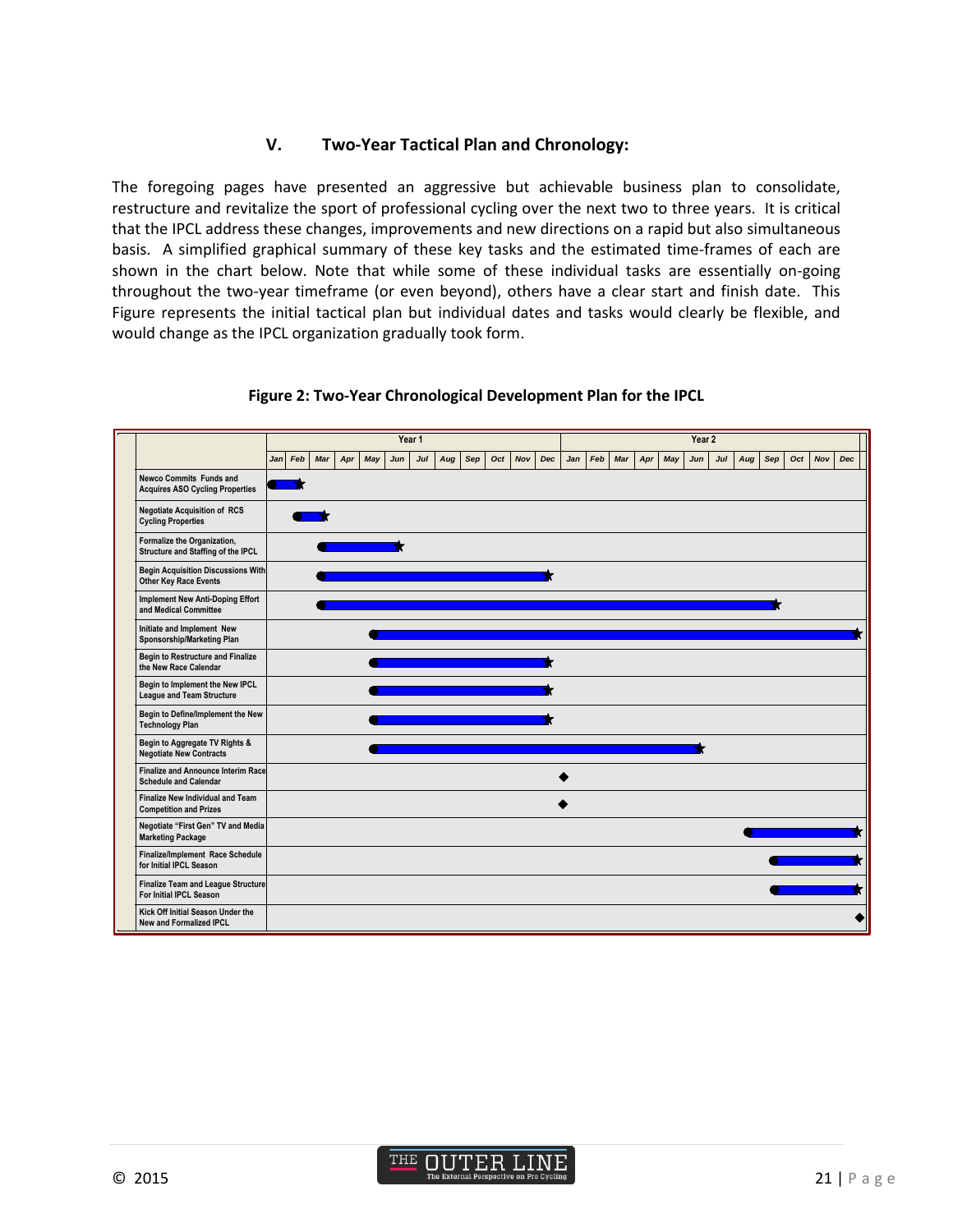#### **VI. Pro Forma Financial Forecast:**

There is little public historical information available about the financial operations of the ASO, RCS, or most of the other race events that are listed in the revised calendar above. Hence, it is difficult to assemble specific pro forma financial figures to support the basic assumptions in this business plan. However, based upon discussions with various executives involved today or in the past with the management of the sport, historical anecdotes and certain data points which *have* been made public, or facts and figures which have been uncovered previously by journalists or researchers, the numbers presented in Figure 3 below (in terms of U.S. dollars, at the current exchange rate) are thought to be reasonably reliable estimates. More importantly, from a general illustrative perspective, this table demonstrates the general scope of growth and profitability which is hypothetically possible, if and when all the critical steps mentioned in this plan are actually taken. Nevertheless, readers and potential investors should keep in mind that these are in fact only estimates, whose detailed validity cannot be guaranteed.

|                                                                                                                                                                                   | 2014 (base) |                | Year 1 |           |    | Year 2 | Year <sub>3</sub> |       | Year 4 |       |     | Year 5 | Year 6 |       |    | Year 7  | Year 8 |                         | Year 9 |         |    | Year 10 |  |
|-----------------------------------------------------------------------------------------------------------------------------------------------------------------------------------|-------------|----------------|--------|-----------|----|--------|-------------------|-------|--------|-------|-----|--------|--------|-------|----|---------|--------|-------------------------|--------|---------|----|---------|--|
| <b>ASO Cycling Revenues</b>                                                                                                                                                       |             | 100.00         |        |           |    |        |                   |       |        |       |     |        |        |       |    |         |        |                         |        |         |    |         |  |
| <b>RCS Cycling Revenues</b>                                                                                                                                                       |             | 40.00          |        |           |    |        |                   |       |        |       |     |        |        |       |    |         |        |                         |        |         |    |         |  |
| <b>Total Revenues</b>                                                                                                                                                             |             | 140.00         |        |           |    |        |                   |       |        |       |     |        |        |       |    |         |        |                         |        |         |    |         |  |
| <b>TV Revenues</b>                                                                                                                                                                |             |                | \$     | 77.0      | \$ | 84.7   | Ŝ.                | 93.2  | Ś.     | 139.8 | Ś   | 167.7  | Ś.     | 201.2 |    | \$231.4 |        | \$266.1                 |        | 5292.8  | Ś. | 322.0   |  |
| Sponsor/Partner Revenues                                                                                                                                                          |             |                | \$     | $28.0$ \$ |    | 33.6   | '\$               | 40.3  | \$     | 48.4  | \$  | 96.8   | \$     | 121.0 |    | \$151.2 |        | $$181.4 \;   \; $208.7$ |        |         | Ś. | 229.5   |  |
| All Other Revenues (1)                                                                                                                                                            |             |                |        | 35.0      | Ŝ. | 38.5   | Ś                 | 42.4  | \$     | 46.6  | Ŝ   | 51.2   | Ś      | 56.4  | Ś  | 62.0    | Ś      | 68.2                    | Ś      | 75.0    | Ś  | 82.5    |  |
| <b>Total Pro Forma Revenues</b>                                                                                                                                                   |             |                | \$     | 140.0     | \$ | 156.8  | Ś                 | 175.8 | \$     | 234.7 | ľ\$ | 315.7  | \$     | 378.6 | \$ | 444.6   |        | \$515.8                 |        | \$576.4 |    | \$634.1 |  |
| <b>Operating Expenses (2)</b>                                                                                                                                                     |             | 63.70          | \$     | 63.7      | \$ | 73.3   | Ś                 | 84.2  | Ś      | 92.7  | Ś   | 101.9  | Ś      | 112.1 | Ś  | 123.3   | Ś      | 135.7                   | Ś      | 149.2   | Ś  | 164.2   |  |
| <b>Gross Margin</b>                                                                                                                                                               |             | 76.30          | Ŝ.     | 76.3      | \$ | 83.5   | Ś                 | 91.6  | Ś      | 142.1 | Ś   | 213.8  | Ś      | 266.4 | Ś. | 321.3   | \$     | 380.1                   | Ś      | 427.2   | Ś  | 469.9   |  |
| SG&A Expenses (3)                                                                                                                                                                 |             | 27.30          | Ŝ.     | 27.3      | \$ | 21.8   | Ś                 | 22.9  | Ś      | 24.1  | Ś   | 25.3   | Ś      | 26.5  | Ś. | 27.9    | Ś      | 29.3                    | Ŝ.     | 30.7    | Ś  | 32.3    |  |
| Initial Organization Costs (4)                                                                                                                                                    |             |                | \$     | 5.0       | \$ | 5.0    | Ŝ.                | 2.5   |        |       |     |        |        |       |    |         |        |                         |        |         |    |         |  |
| Pre-Tax Income                                                                                                                                                                    |             | 49.00          | \$     | 44.0      | \$ | 56.7   | Ś                 | 66.2  | Ś      | 118.0 | .S  | 188.5  | \$     | 239.9 | \$ | 293.4   | \$     | 350.9                   | \$     | 396.5   | Ś. | 437.7   |  |
| Net Income                                                                                                                                                                        |             |                | \$     | 33.0      | \$ | 42.5   | Ś                 | 49.6  | \$     | 88.5  | Ś   | 141.4  | \$.    | 179.9 | \$ | 220.1   |        | \$263.1                 |        | \$297.4 |    | \$328.2 |  |
| Profit Sharing/New Prizes (5)                                                                                                                                                     |             |                | \$     |           | \$ |        |                   |       | Ś      | 8.8   | Ś   | 28.3   | \$     | 54.0  | Ś  | 66.0    | Ś      | 78.9                    | Ś      | 89.2    | Ś  | 98.5    |  |
| Capital Expenditures (6)                                                                                                                                                          | \$          |                | \$     | 415.0     | Ś. | 10.0   | Ś                 | 11.0  | \$     | 12.1  | \$  | 13.3   | Ś      | 14.6  | \$ | 16.1    | Ś      | 17.7                    | \$     | 19.5    | Ś  | 21.4    |  |
| <b>Cash Flow</b>                                                                                                                                                                  | \$          | $\overline{a}$ | \$     | (382.0)   | Ŝ. | 32.5   | Ś                 | 38.6  | Ś      | 67.5  | Ś   | 99.8   | \$     | 111.3 |    | \$137.9 |        | \$166.5                 |        | \$188.7 |    | \$208.3 |  |
| Present Value at 15%                                                                                                                                                              |             | \$65.57        |        |           |    |        |                   |       |        |       |     |        |        |       |    |         |        |                         |        |         |    |         |  |
| <b>Internal Rate of Return</b>                                                                                                                                                    |             | 19%            |        |           |    |        |                   |       |        |       |     |        |        |       |    |         |        |                         |        |         |    |         |  |
|                                                                                                                                                                                   |             |                |        |           |    |        |                   |       |        |       |     |        |        |       |    |         |        |                         |        |         |    |         |  |
| Notes:                                                                                                                                                                            |             |                |        |           |    |        |                   |       |        |       |     |        |        |       |    |         |        |                         |        |         |    |         |  |
| Includes merchandising and licensing fees, regional start or finish event fees, team registration, caravan fees, and other event revenues<br>1                                    |             |                |        |           |    |        |                   |       |        |       |     |        |        |       |    |         |        |                         |        |         |    |         |  |
| Includes all operational costs, including race management costs or subcontracts, TV production, police assistance, regional and local staffing, road closures, signage, etc.<br>2 |             |                |        |           |    |        |                   |       |        |       |     |        |        |       |    |         |        |                         |        |         |    |         |  |
| 3<br>Includes all sales, marketing and general administrative overhead of league management, Newco oversight and management fees, etc.                                            |             |                |        |           |    |        |                   |       |        |       |     |        |        |       |    |         |        |                         |        |         |    |         |  |
| Includes one-time review, set-up and organizational costs for the new league; longer-term and on-going administrative costs are captured in the SG&A line above<br>$\overline{4}$ |             |                |        |           |    |        |                   |       |        |       |     |        |        |       |    |         |        |                         |        |         |    |         |  |
| Increasing Profit sharing with the IPCL teams, and funds available for new team and individual prizes<br>5                                                                        |             |                |        |           |    |        |                   |       |        |       |     |        |        |       |    |         |        |                         |        |         |    |         |  |
| 6<br>Includes initial capital injection for acquisition funds in Year One, plus additional working capital, and event/production capital investment on an on-going basis          |             |                |        |           |    |        |                   |       |        |       |     |        |        |       |    |         |        |                         |        |         |    |         |  |

#### **Figure 3: IPCL Pro Forma Financial Forecast (Millions of U.S. Dollars)**

Column 2 of the Table shows the estimated 2014 baseline financial figures upon which the rest of the financial model is predicated. ASO cycling-specific revenues are assumed to be \$100 million, or 50% of the firm's total revenues of about \$200 million. (This is based upon the recently reported total revenue figure of €180 million, and assumes the current exchange rate of the Euro to the Dollar at 1.10). Based upon discussions with various industry officials, RCS revenues are estimated at \$40 million – for an initial combined cycling revenue base of \$140 million. Net profitability (pre-tax income as a percent) on these revenues is estimated at 35%, based upon both the publicly-available figures for ASO, as well as discussions with industry contacts. (This is thought to be a relatively conservative assumption; some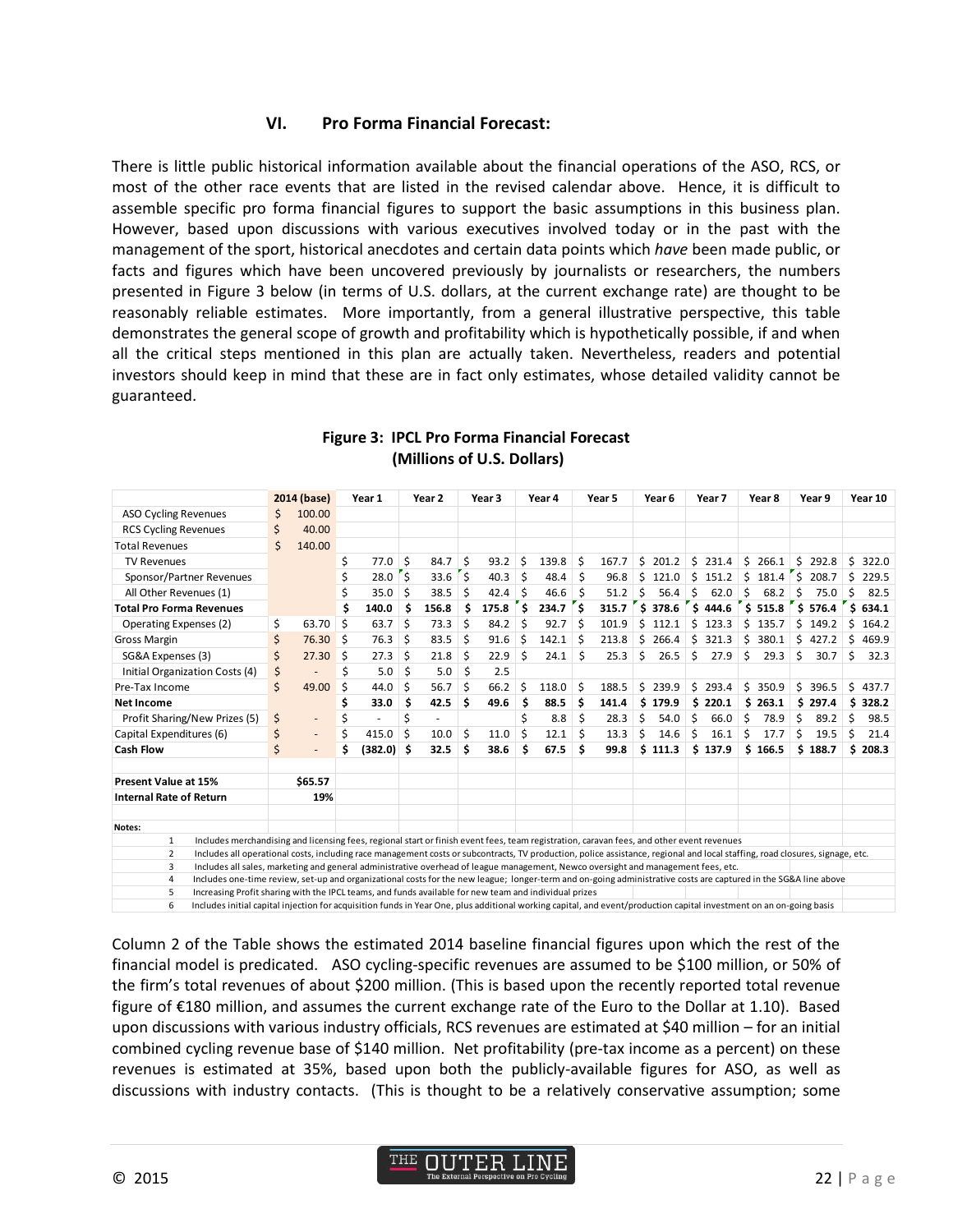industry insiders placed that figure more in the 40% to 45% range.) All of the other figures and projections in this financial model flow from these baseline 2014 assumptions.

In terms of the revenue breakdown, it is assumed that television rights represent 55% of the total cycling revenues, with sponsorship/partnership revenues making up an additional 20%, and all other sources comprising the remaining 25% of revenue. As shown in Footnote 1, this "other" category includes all licensing and merchandizing fees, event start and finish line fees, and various other items.

The critical TV revenue component is assumed to grow at just ten percent for the first two years of operation of the league. However, once the league is fully up and operational, and with the time to aggregate the events and negotiate new contracts, revenues from the sale of packaged TV rights are projected to jump by 50% in Year 4. Thereafter the TV revenues grow at a declining rate, from 20% per year down to 10% per year by the end of the forecast period. Sponsorship and partnership revenues are also expected to show good growth, as the marketing and sponsorship plan of the new league is gradually put into place and realized. With sponsor interest in the new league gradually growing through the first three years at a rate of 20%, once the expanded TV coverage and revenue takes off in Year 4, sponsorship interest is expected to blossom the next year – with incoming sponsor/partner revenues doubling in Year 5. Thereafter, sponsor revenues settle back down to a 25% growth rate, and tail off to a 10% growth rate by the end of the plan period. By the end of the ten year period, sponsorship revenues are equal to about 36% of total revenues. (As a comparison point, the total percentage that sponsors contribute to the overall revenues of the Olympic Games is about 40%.) The remaining "other" category of revenues sources is assumed to grow at a steadier and more conservative rate 10% per year throughout the entire timeframe of the model.

Total costs, calculated on the basis of the initial revenue and margin assumptions, are segmented into 70% direct operational costs and 30% administrative and overhead expenses. Direct operating costs are assumed to grow at 15% per year for the first two years, representing the complex integration and logistical challenges of combining together a number of different race events and organizers, but then drop back to increase at a 10% annual rate for the rest of the plan period. On the other hand, general and administrative costs drop slightly in the first year – due to synergies and the potential cost reductions from combining several different race organizations and eliminating redundant overhead – and then rise at a slower rate of 5% per year throughout the rest of the plan. The review, set-up and initial organization of the IPCL will incur various significant one-time staffing, consulting and contract management costs, which are shown in the Table as a separate cost item  $-$  an additional \$5 million the first two years, declining to \$2.5 million in Year 3, after which time all administrative costs are assumed to be included in the on-going SG&A line item. The total effective tax rate on income is assumed to be 25%.

A key assumption behind this financial plan is the provision by Newco of sufficient capital to acquire the initial ASO and RCS cycling properties, and to inject sufficient additional working capital to support the organization as it begins a period of rapid expansion. As mentioned on pages 9 and 10 above, the base case financial model shown in Table 3 assumes purchase prices for the ASO and RCS cycling properties of \$330 million and \$60 million respectively. The financial model assumes an additional capital injection in the first year of \$25 million, which would go towards increased working capital and funds to be applied towards acquisition of the other major race properties mentioned earlier, or for other early capital improvements. As mentioned earlier, once the IPCL began to consolidate the sport and gain power, it is likely that most other races would be eager to join the league and ensure their place on the calendar rather than get left behind; hence, it is implicitly assumed that the other key events can either be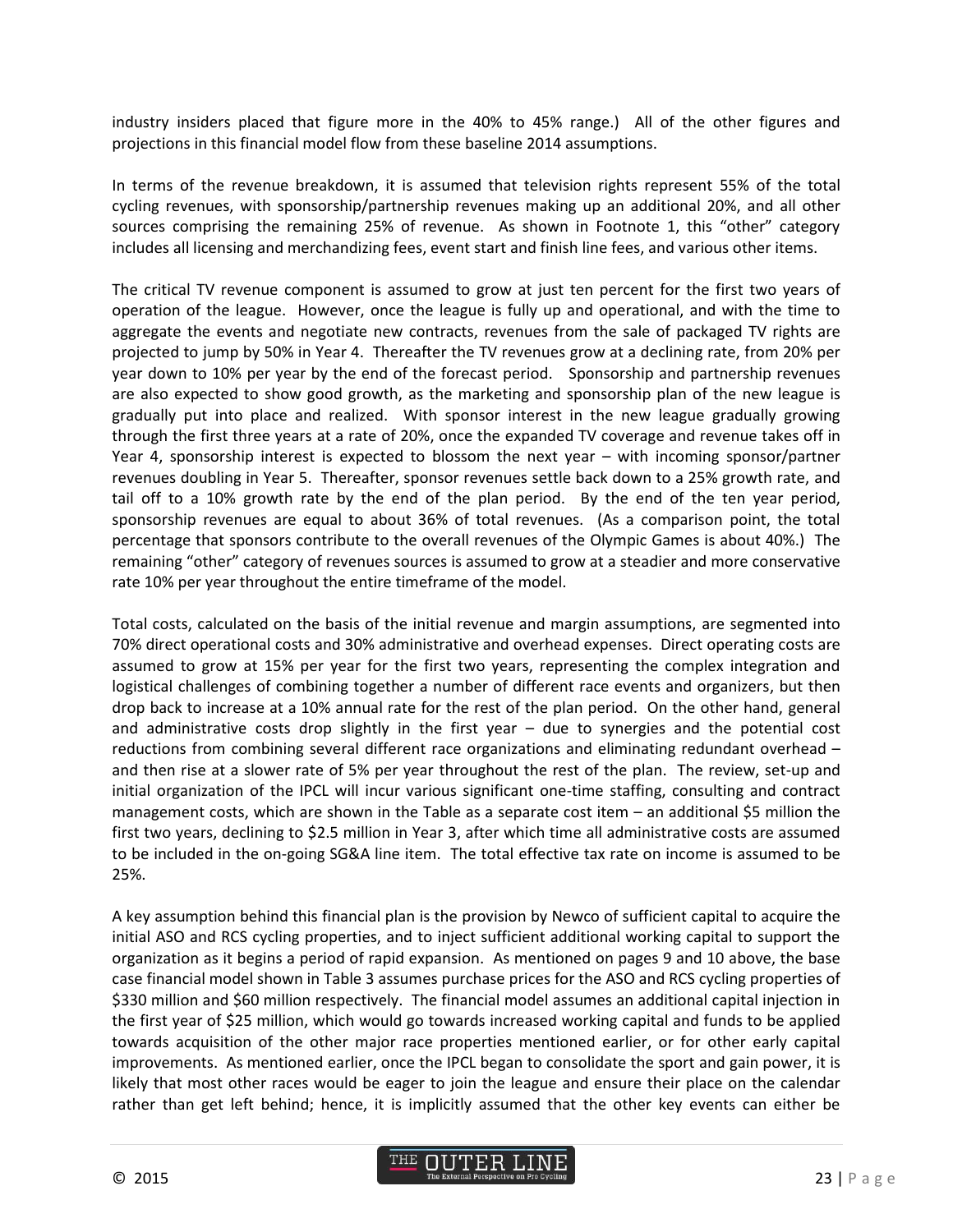acquired fairly cheaply, or simply replaced with new and similar events. On-going maintenance and capital investment requirements begin in Year 2 at \$10 million, and increase at 10% per year thereafter through the rest of the forecast period.

The league would quickly become profitable enough for its investors that it could begin to share a significant amount of its net profits with the individual teams, thus helping to grow the value of the individual franchises, and begin to achieve the type of stability and sustainability that has eluded the sport to date. The financial model assumes that, once the league is up and fully operational by Year 4 that 10% of the profits would be shared with the teams. This would grow to 20% in Year 5, and level out at 30% in Year 6, carrying on at that rate into the future years. This would quickly build to the level of several million dollars per team each year. (Other assumptions behind the financial model are listed at the bottom of the Table.)

As can be seen, under these assumptions – again, thought to be reasonable based upon the available information – the funding, consolidation and start-up of the IPCL has a very attractive financial return to the Newco owner – yielding an internal rate of return of 19%, and a net present value of over \$66 million when discounted at a rate of 15%. Although this table presents only a ten-year forecast, it is believed that these revenues could continue to show continuing growth out into future years, particularly if the television and media rights were managed and grown in an optimal manner, perhaps even eventually developing a captive television programming or internet delivery capability. If Year 10 cash flows are assumed to extend into the indefinite future, the present value of the investment increases to the \$400 million range.

A brief sensitivity analysis conducted on these financial models shows that the results are obviously quite dependent upon the assumed up-front investment and acquisition costs, and to a lesser extent, upon relatively small variations in the rate of growth of TV and sponsorship revenues. All other things being held equal, the up-front acquisition costs could be increased still while maintaining a positive net present value – suggesting that Newco has some flexibility, if necessary, to negotiate the purchase price of the two cornerstone acquisitions. Using lower growth rates in terms of cost appreciation, or limiting the amount of profit sharing with the teams also makes the results predictably more optimistic.

In summary, although the reader is again reminded that this forecast is based upon reasonably educated estimates, the model serves to illustrate the potential financial opportunity represented by a consolidation and restructuring of pro cycling. It is believed that the key assumptions in this Table are reasonable – specifically, moderate revenue growth forecasts, lower than likely percentage profitability rates and possibly higher than necessary capital outlays. Hence, the attractiveness and rates of return that are projected here might also be exceeded. (It also goes without saying that if the ASO itself undertook this type of plan, it could do so at a much higher rate of return and profitability, because it could avoid the massive \$330 million up-front acquisition cost.)

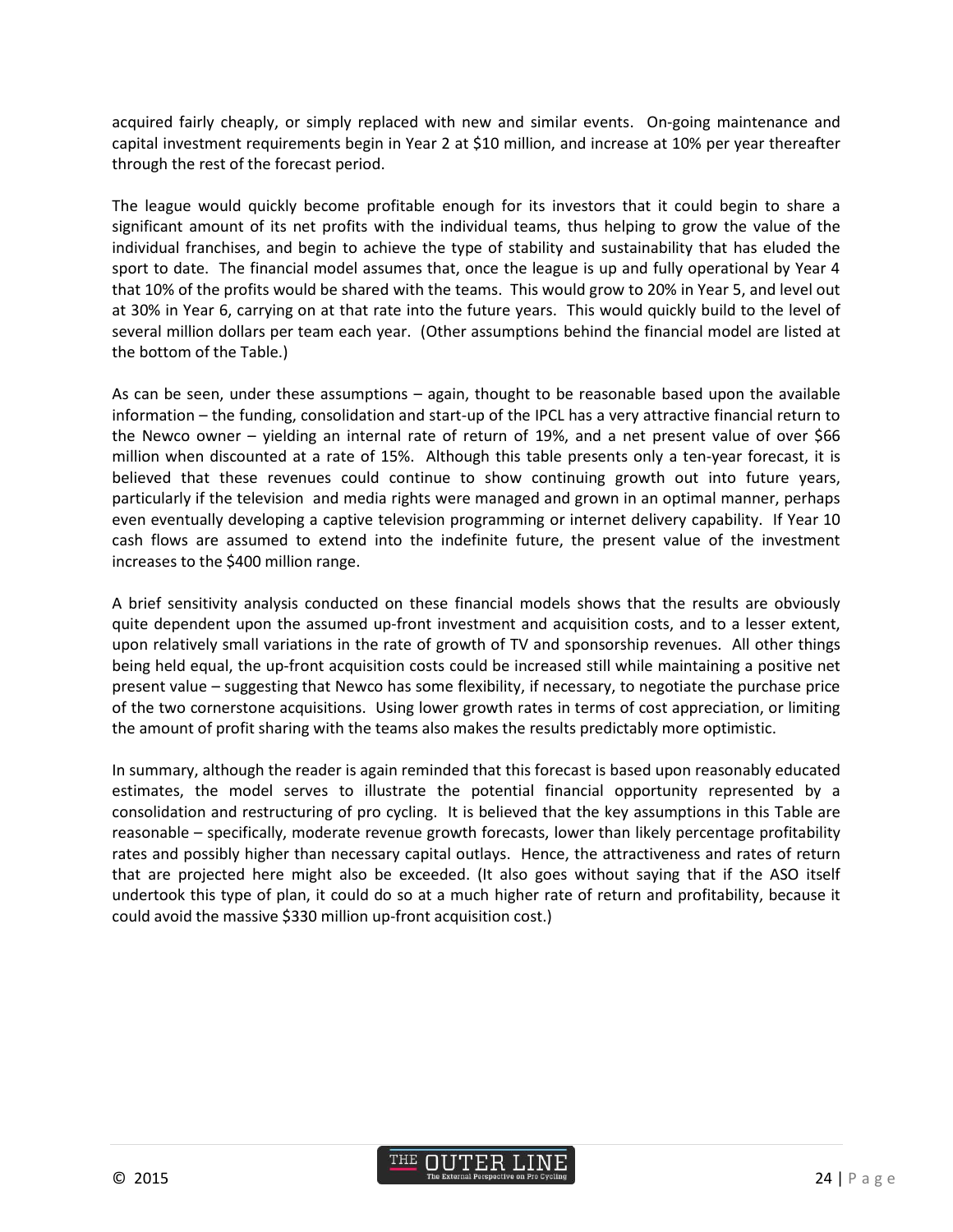#### **VII. Conclusion – Risks and Benefits:**

The foregoing section has summarized the potential for very attractive financial returns in this plan to consolidate pro cycling – as well as a renewed sense of vitality and growth in the sport. But as with any business undertaking, there are also associated risks. In terms of the key financial assumptions, the prices at which the various race properties and events might be purchased could be higher, or the time that it might take to obtain control of them could be longer. The projected TV and sponsorship revenues might not accelerate as quickly as assumed in the financial forecasts. The profitability of managing major race events seems well-established, but there could be unforeseen operational or consolidation challenges that could cause costs to be higher or revenue growth to be slower. It might take longer to truly correct the anti-doping problems in the sport than what is assumed here, and hence the attraction of major global sponsors might take longer. And of course there are *force majeure* types of events beyond the control of the league – severe worldwide economic decline, for example – which could potentially impact the achievability of this plan. All of these items are risks, although we have elaborated on the reasons that we believe the plan and the underlying financial assumptions are generally achievable and conservative.

Different aspects of this plan will undoubtedly upset different stakeholders. Riders and teams will clearly object to the smaller number of initial teams; race organizers will object to the shortened calendar. Many fans will object to both. Entrenched team managers will object to the tighter antidoping requirements. Some of these groups can be very vocal, and some of them will be very resistant to this reinvention of a new and more modernized sport. Similar resistance from entrenched stakeholders or traditionalists has plagued other evolving professional sports as well; there is of course always resistance to significant organizational change. But Newco should not let these concerns distract it from the fundamental business plan here, and should hold to the belief that the overall sport will be much better-positioned in the future once these proposed changes are actually made. Fans will likely adjust to and appreciate the new structure and calendar after just a few seasons.

Another risk inherent in this business plan is more of a political and generally non-quantifiable one. The Tour de France has for decades been a major cultural institution in France and a primary showcase for the French travel and tourism business. There may be some concern that in one way or another, the government of France might somehow act to block any sale of the ASO assets to a foreign owner. However, if the valuation was attractive and if the ASO ownership group itself favored an outright sale, it seems unlikely that the French government could legally block a sale. (The same concerns may be a cultural issue or political constraint in terms of the sale of the RCS's primary asset – the Giro d'Italia.) However, it would also be realized that there is virtually no incentive for either a new owner or the French government to tinker around very much with the Tour de France – it is a highly successful event, and there is no reason to try to fix something that isn't broken. Furthermore, if there in fact *was* a real or perceived concern, or a desire to maintain some level of control, Newco could also offer certain rights or controls to an appropriate entity of the French government, or even a stake in the ownership of the new league. A new owner would have every incentive to preserve and grow the Tour; indeed, as the sport flourished and grew under the IPCL, France and French tourism would only benefit.

Because the Groupe Amaury also owns L'Equipe – one of the major sports daily newspapers in France – and other complementary assets, there may also be a concern that separating the cycling events of ASO from the parent company could cause certain informal operating synergies, cross-marketing capabilities or other types of "hidden subsidies" to be disrupted or jeopardized. Certain events, like the Tour de France, are also offered unquantified but probably important hidden subsidies from the French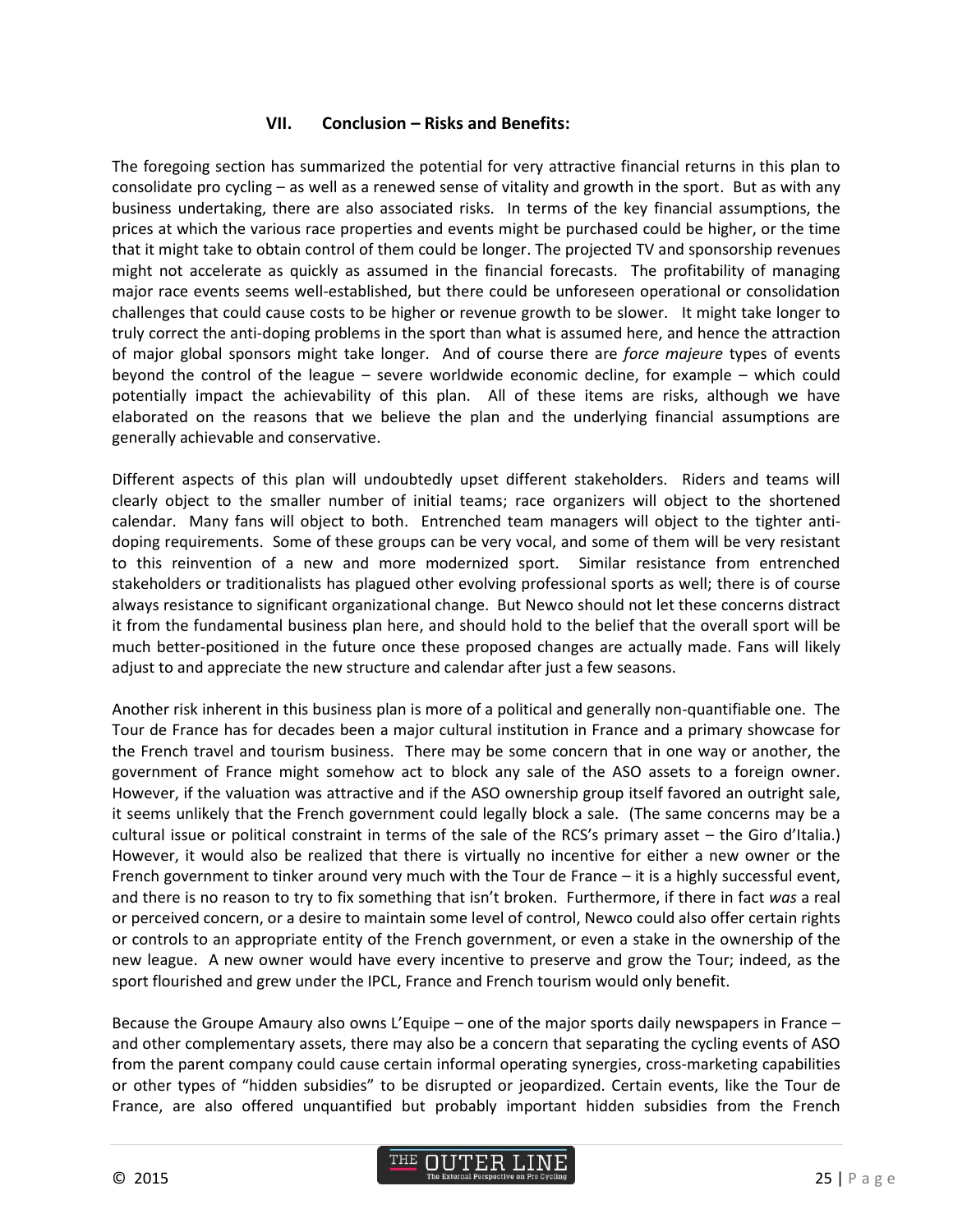government – for example, discounted charges for the use of the road systems and the national police force. These are the sorts of background issues or implicit subsidies that would clearly need to be investigated and evaluated in more depth. However, it is not believed that changing ownership would necessarily imply a major financial impact in terms of these types of qualitative relationships; it would be in everyone's interest to continue those relationships.

As this document has demonstrated, there are potentially huge opportunities inherent in this consolidation plan, assuming that these risks could be overcome or managed. By instituting a totally new approach to control and minimize doping, bring major global sponsors into the sport, reorganize and manage a new competitive structure of pro cycling, and put in place a stronger package of TV rights, there is a great potential to take a popular sport which is still stuck in the mid-20<sup>th</sup> century, and quickly drag it into the 21 $^{\rm st}$  century. The die-hard fans have always been there, but a new, more interesting, better marketed and more widely televised sport could bring in millions and millions of new fans – and proportionately increase the sponsorship interest, financial stability, and general upside of the overall sport. With the right type of marketing and distribution expertise, the sport could perhaps even develop its own system to deliver season-long coverage directly to the home via TV or internet, like other sports have done.

This type of revitalization and investment opportunity – very similar to the consolidation of Formula 1 racing – does not come along very often, and certainly not at this kind of very affordable investment level. Indeed, the opportunity to single-handedly control and transform an entire professional sport is available here at a mere fraction of the value of a *single* mediocre NBA or NFL franchise.

But the most important financial consideration here, as Christian Prudhomme, Director of the Tour de France has himself said, "Newspapers created the Tour de France, radio made it popular, but television made it rich." A more coordinated and tightly-managed professional racing league under the control of a single entity, and with the ability to negotiate stronger and more widely distributed television packages and media rights, can attract new and stronger sponsors, bring in a multitude of new fans, revitalize the competitive nature of the sport, *and* make it considerably richer and more stable and sustainable than it is today. Someone must seize this opportunity now.

Steve Maxwell and Joe Harris The Outer Line Boulder, Colorado 303-442-4800

June, 2015

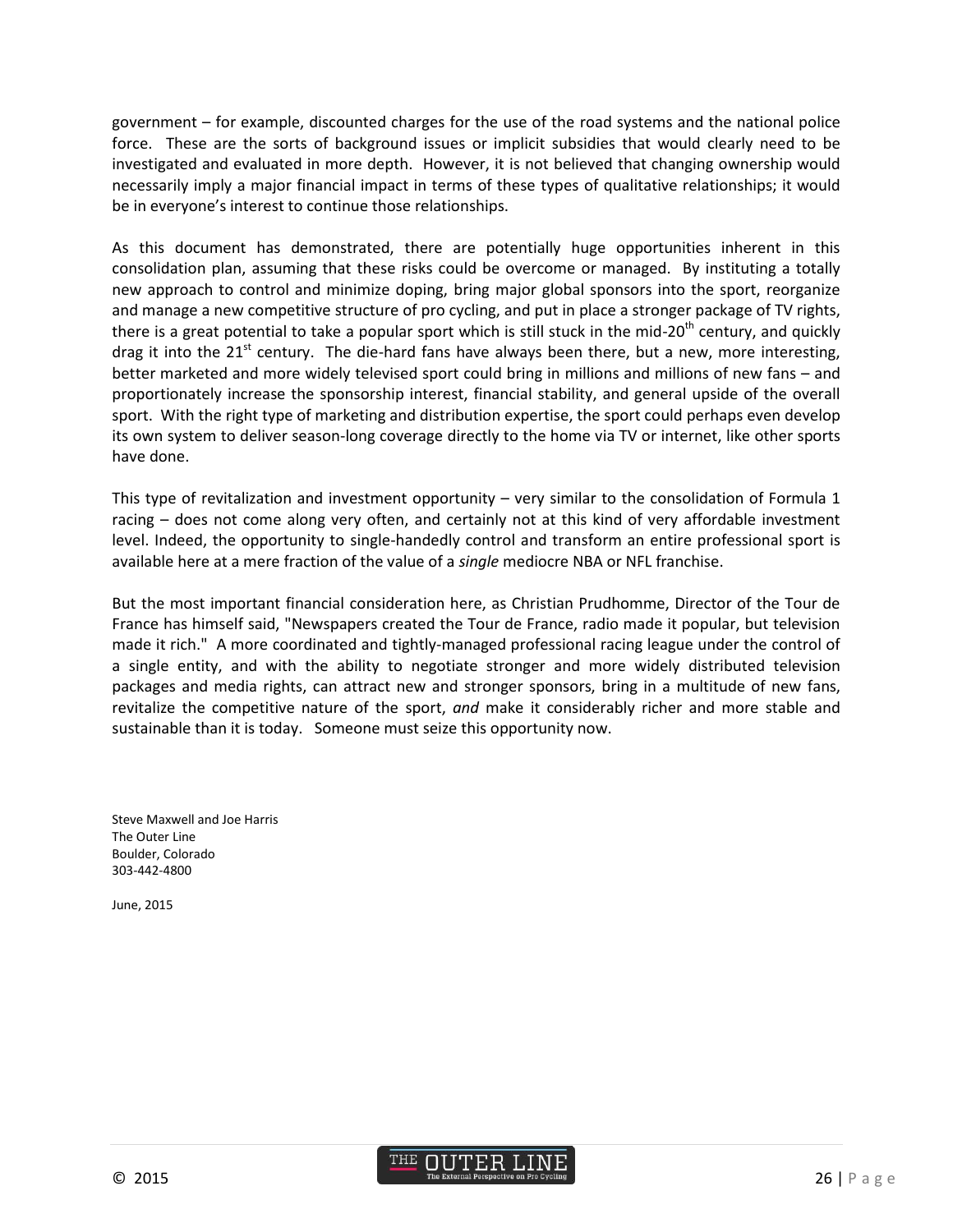## **Appendix 1**

## **A New Approach to Anti-Doping**

There is no greater threat to the future of pro cycling than the continued lack of a consistent and defensible anti-doping system. Athlete testing and punishment is often [inequitable](http://www.theouterline.com/the-dog-ate-my-homework/) or inconsistently applied, the testing methods themselves are sometimes analytically inconclusive, and the responsibility and coordination between different governing agencies is often absent or unclear. The shortcomings of this system have been felt across the entire sport – from its shaky [financial situation](http://www.theouterline.com/changing-the-business-model-1-strengthening-the-financial-foundation/) to the growing demand for fundamental structural and governance reform. Real progress and a more effective solution to the doping dilemma would allow the sport to attract more sponsors, generate more revenue and flourish in the future.

Over the past several years, there have been hundreds of articles and editorial pieces criticizing the current anti-doping procedures in pro cycling, and decrying the wide spectrum of failures, inequities, and unintended consequences; even proclaiming the end of sport. But few observers have had any concrete suggestions for new approaches to deal with the problem. In this article, we suggest some new ideas about anti-doping, and propose a broad conceptual outline for the application of the professional certification model – and the creation of an independent **Cycling Certification Program** (CCP).

The general concept of certification has existed in different professional contexts for decades – as a means of defining an accepted and consistent standard for conducting business, or for manufacturing and providing goods and services. This includes the wide range of accreditations required of professionals such as doctors, accountants or architects; as well as the comprehensive manufacturing quality control standards of the International Standards Organization (ISO) 9000 and 14000 protocols, or the LEED certification conventions for environmentally sustainable buildings. These groups have taken it upon themselves to impose a certification process – to ensure that all participants face the same scrutiny and requirements regarding their skills and ethics, and to maintain the reputation of their overall industry. So why not consider applying the principles of certification to the arena of professional sports?

The command and control system used today to discourage cheating in pro cycling is pretty simple: the rules are set, and those caught breaking them are punished. This encourages most participants to adhere to the rules, but it may also lay out guidelines for others to navigate shortcuts around those rules. And if enough players cheat often enough without getting caught, more and more players will also make the decision to cheat. This is exactly what has happened in pro cycling over the past thirty years; almost everyone felt they had to dope simply to survive. Disgracefully, team officials, medical staff and allegedly even governing agencies have sometimes conspired to push the limits.

The current system is further limited by serious gaps in the monitoring and oversight process. For example, the current Biological Passport program has many blind spots in its execution. Infrequent athlete testing paints only a partial picture of their individual physiologies. Simply put, the passport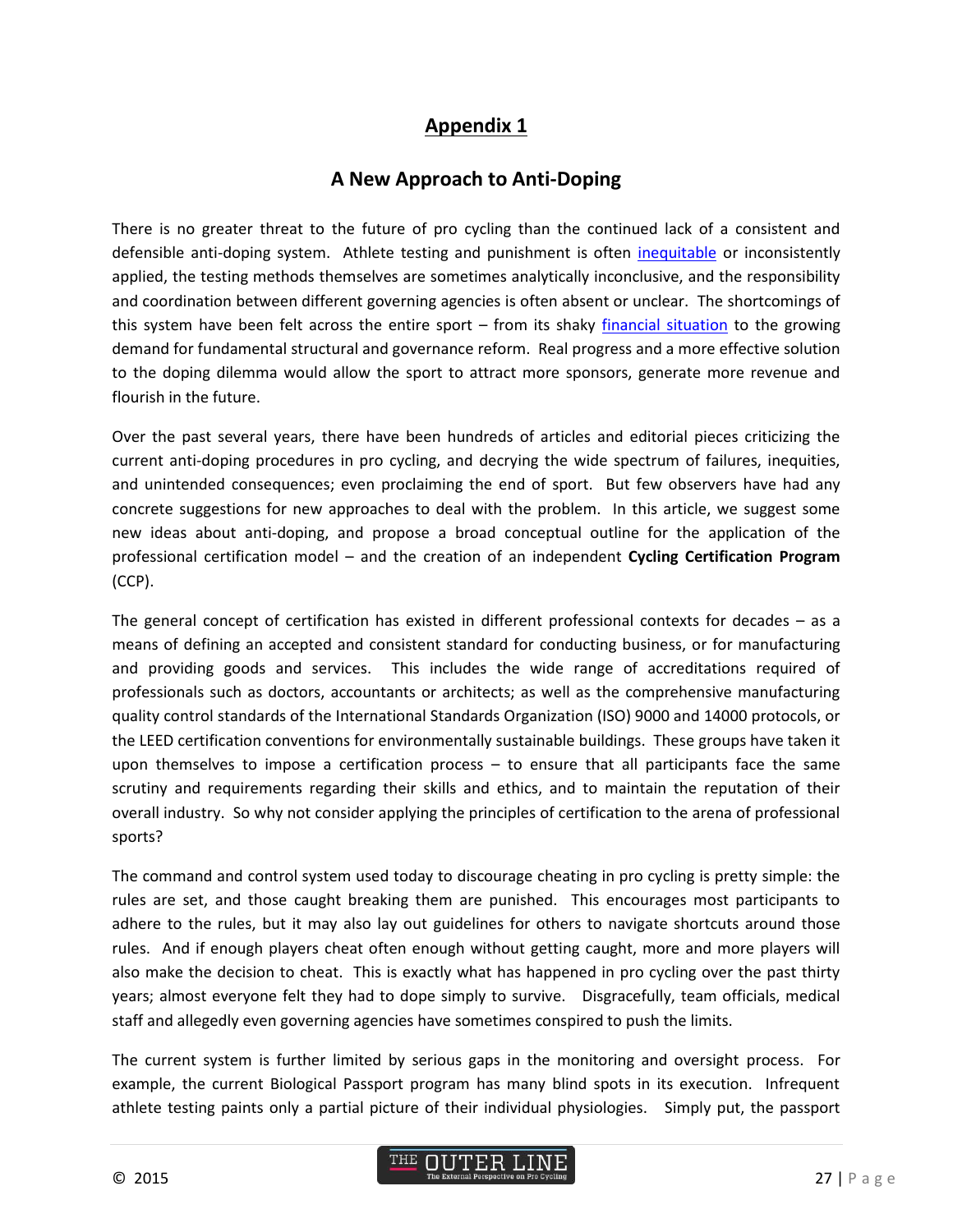resembles a family photo album: it tells the story of a person's life one snapshot at a time. But if these snapshots are taken infrequently, the "album" is incomplete and may tell only part of the story. In addition, different national Federations have different review procedures and may mete out widely varying sanctions and punishments – dramatically illustrated by the recent cases of Roman Kreuziger and Jonathan Tiernan-Locke.

A certification program would deemphasize this reliance on command and control thinking, and would reinvent the general governance and anti-doping approach in the sport by means of three cornerstones: (1) a more comprehensive system of team and/or athlete auditing, monitoring and tracking; (2) the development and institution of stronger ethical standards and training; and (3) more severe and permanent penalties for those found guilty of breaking the rules.

**Certification at the Team Level:** The most effective application of a certification plan would be to place the key responsibilities – as well as the repercussions for failing to meet them – directly on the teams. These are the entities which have the most power to implement immediate cultural change. An independent certification agency would be created and empowered – modeled upon the ISO as a private and impartial standard-setting organization – and would be independent of the anti-doping and sporting federations. This new agency would set operating and behavioral standards, create appropriate metrics by which to measure adherence to those standards, and would hold teams accountable to the standards necessary to compete in pro cycling. The specific metrics would have to be agreed upon, but the objective would be to grade a team's ability to meet specific ethical, operational, financial and administrative thresholds such that they could be certified for top-level pro competition.

Just like the way in which private corporations become ISO-certified or are financially audited by external accounting firms today, cycling teams would be evaluated and approved to participate in the business of pro cycling. If and when irregularities were detected, a red flag would be raised, and the team would need to respond or make changes in order to continue competing. Under the league model, which we [discussed earlier,](http://www.theouterline.com/changing-the-business-model-3-modernizing-the-calendar-and-competitive-structure/) there would be a very strong economic incentive for all top teams to comply with these minimum standards. If a professional franchise was unable to compete due to a failed audit, it would have a potentially devastating economic effect. And if the team failed to correct the problems within a specific time period, it could risk losing its professional license, relegation to a lower division, or some other severe economic consequence which no team could bear to endure. No longer would poorly managed or unethical teams be able to expose races, competitors or governing agencies to tainted results, doping scandals, economic fiascos, or ruined reputations.

The critical team characteristics to be evaluated and measured in the certification process would include details like the professional histories and licensing of training staff, doctors, and other medical advisors; minimum safety and health standards, like the number of expected racing days per rider; financial and competitive strength of the team; contracts and salary levels; physical infrastructure of the team; expected code of conduct and ethics training programs; and so on. Unannounced audits of key criteria could take place at any time if a team was suspected of bending the rules, to prevent teams from taking an approach of "we'll pass the test when we need to" and to generally ensure quality and compliance.

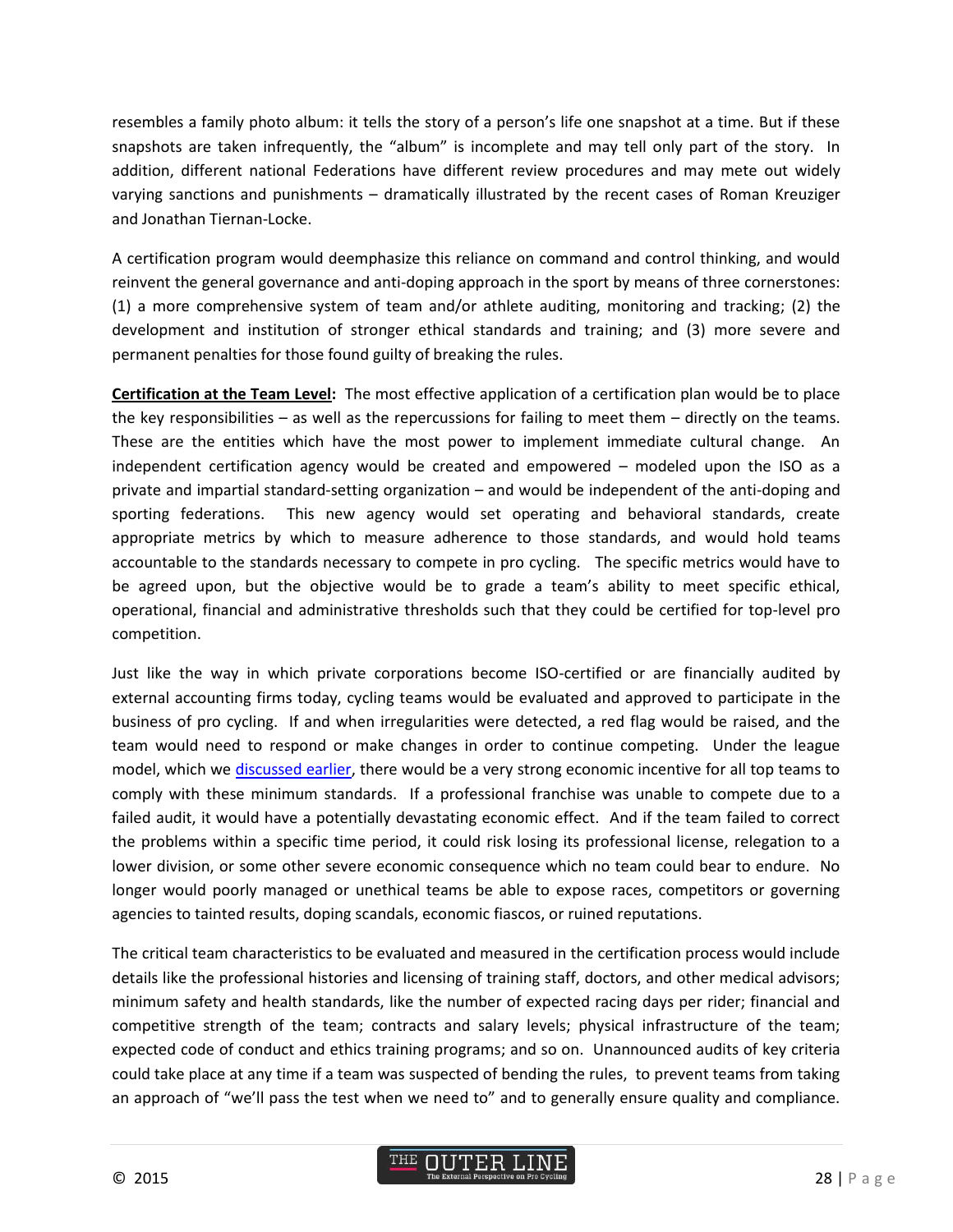The general process here could be envisioned as a more comprehensive version of the licensing process that the UCI conducts today, with the critical difference that the certifying agency would be independent. The certifying agency would be responsible for monitoring and policing the sport, not promoting it; it would not be subject to conflicting objectives, such as the UCI faces with Team Astana today.

Adoption of a stronger certification and ethics program would finally position the individuals and team staff as professionals to be held accountable for their actions. Athletes caught doping would face the same kind of severe penalties that professionals in other industries receive for breaking accepted ethical codes of conduct. As we will discuss later, entire teams might also face similarly harsh punishments. The shift from trying to catch individual riders, to holding teams accountable for the actions of their riders, would essentially create a situation where team managers could no longer tolerate the potential transgressions of questionable riders and staff. And the risk to reward proposition of doping would become unacceptable to those trying to game the system.

**Certification at the Individual Athlete Level**: Pro cyclists have reached the top level in their profession, and are "professionals" in every sense – in training, physiology, nutrition, racing tactics and so on. Yet, the only certification that a pro cyclist can obtain is a UCI license. And this is a somewhat arbitrary certification, because there is essentially no agreement about who should or should not be qualified to become a "pro" in the first place; there are few minimum requirements or standards. Only certain national Federations and anti-doping authorities "test" their athletes for ethics considerations at all, or specify what they expect in terms of adherence to the rules. In short, if you've demonstrated that you can ride a bike fast, there are few other requirements for or barriers to obtaining a UCI license. This deficit of clear expectations and qualifications results in an over-dependence on the command and control model.

But the stakes have grown so high from a financial perspective that the incentives to dope and cheat the system are just as great today as they have been in the past. Advances in the science of performance enhancement, and how to mask those procedures, seem to outpace the science of detection; and many of the highest-profile cases have been "won" due to confessions, rather than lab work. An individuallyfocused "Athlete Certification Program" (ACP) could also be created so that the riders could exercise more direct control over whether they could truly be labeled as "clean."

Individual certification would have several distinct benefits, similar to what can be observed in other professions. First, the professional would determine and maintain their personal certification to participate in the industry. This would turn cycling's traditional model on its head; *everyone* would have a strong competitive and financial interest in ensuring that the system works. Second, the oversight agency would uphold the certification, such that actual standards could be enforced. Third, noncompliance would be quickly identified, and the penalties would typically be severe and non-negotiable; the high frequency of testing would leave little room for unscrupulous practitioners to get away with violations.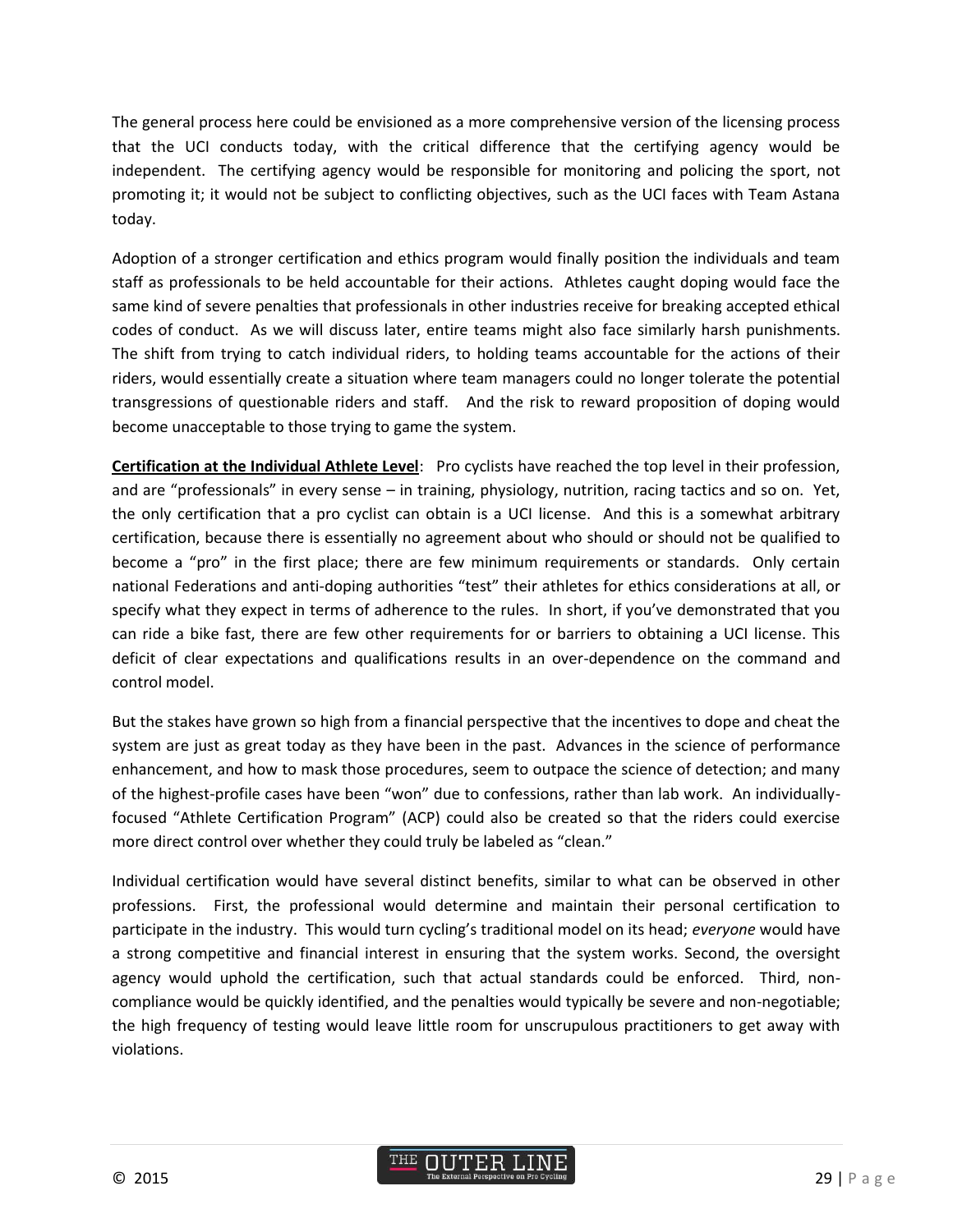The ACP model could improve the current Biological Passport by increasing the frequency of testing – to perhaps twice monthly - providing a more definitive record of the athlete's personal physiology. This would create a true "baseline reference file" which could be compared year-over-year, or against longer personal historical trends. Once validated by the appropriate agencies, this up-to-date history would essentially certify the rider as a clean athlete. This is directly analogous to the industry model where an independent agency certifies the company (in this case the teams) but where its products (the athletes) are validated by a third party. (General Electric is ISO certified as a corporation, and its toasters and refrigerators are UL-approved.) A higher frequency of testing would leave fewer windows by which an athlete could dope, and make it easier to catch those trying to cheat at points of competition: the historical record would show what the baseline *should be for that person*, as opposed to a comparison against averaged values from other athletes*.*

There are numerous logistical requirements for setting up an individual certification system. First, there would have to be more accredited laboratories to handle the higher volume of testing, as well as more sophisticated analytical and data management systems; the new system could "piggy-back" off of the existing network of private labs, and make better use of existing electronic health record systems. Second, it would be critical to develop stronger inter-agency agreements, to refine and streamline the review and appeal process for when adverse results are found. Third, the level of cooperation between UCI, WADA, national anti-doping and cycling federations, teams, race organizers, and the riders union would need to be strengthened. WADA would need to review and authorize improvements to the testing model. The UCI and the international federations would need to support the concept, and perhaps help to defray the startup costs. Although better science will help to attack the problem of doping, the real solution will be dependent upon better and more cooperative governance.

Of course, the riders themselves would have to buy into the new philosophy of being certified professionals – they would now be more in charge of their own destiny, as opposed to being policed by higher power. The higher testing frequency required in order to obtain and keep certification might seem intrusive at first, but it might be preferable to today's system of specifying whereabouts months in advance, and submitting to unannounced testing at all hours of the day. Furthermore, it is not unusual in industries where workers need to regularly show they are adhering to an anti-substance abuse policy. ACP's certification standards could become a requirement – along with passing a much more detailed ethics training program and exam – for a new professional to obtain their racing license.

**Stronger Punitive Measures**: Once teams and/or riders were certified under this type of program, antidoping punitive measures could finally be given real teeth. Explicit agreements within other certification models, such as those which disbar lawyers or prohibit doctors from practicing, would make it virtually impossible for cheaters to be repeat offenders in the future. Guilty parties are often permanently barred from being licensed again, even if they manage to escape financial penalties or jail time. The whole premise of employment in this sport needs to be changed – riders, and staff, need to understand that cheating can mean the end of their careers. Proven doping cases, even for first-time offenses, could lead to a lifetime ban for the rider; possible six-month loss of certification for the entire team (rendering it unable to compete in any events for the duration of the audit and investigation that the team would have to undergo to become re-certified); if any team staff were found to have aided and